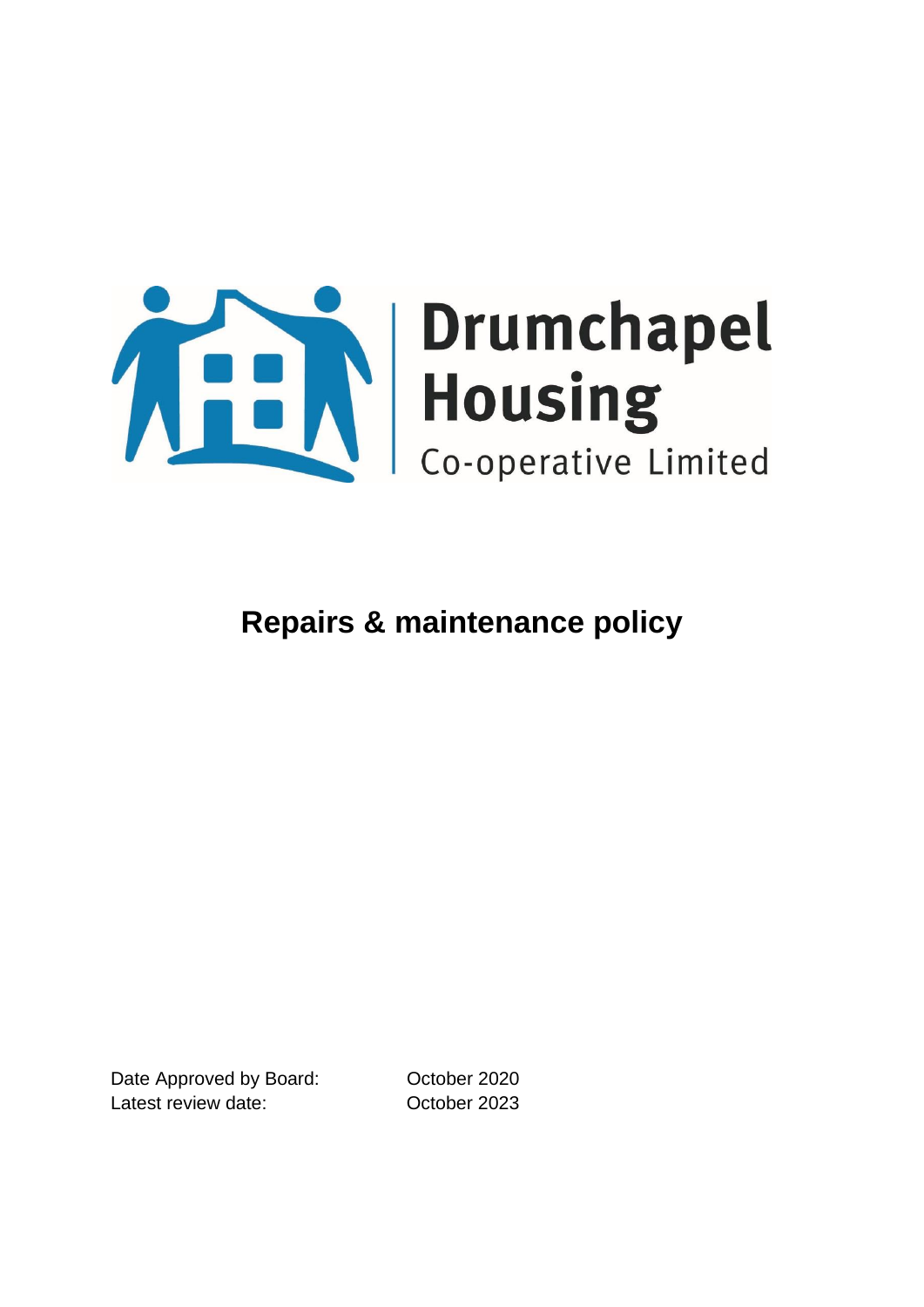

### **1. Introduction**

Drumchapel Housing Co-operative is committed to the provision of a high-quality maintenance service which delivers value for money and puts tenants at the heart of its activities.

This policy details the Co-operative's approach to delivering reactive, cyclical and planned maintenance to meet the changing needs and aspirations of tenants, while ensuring the long-term viability of its assets.

The policy has been developed in accordance with best practice and is designed to meet legislative requirements and our Business Plan Objectives to:

- Strengthen governance and financial control
- Deliver excellent housing services
- Provide quality homes in an attractive environment
- Demonstrate strong financial management and value for money
- Develop our leadership and staff

### **2. Policy objectives**

Key aims of the Co-operative's Repairs & Maintenance Policy include:

- Provide safe, secure and healthy homes and environments for our tenants
- Complete repairs and improvements right first time and at times that suit our tenants
- Provide opportunities for tenants to shape service development and delivery, focusing on 'what matters', to ensure high standards of customer satisfaction
- Achieve and exceed the standards defined in the Scottish Housing Quality Standard (SHQS) and Energy Efficiency Standard for Social Housing (EESSH)
- Enhance property intelligence and stock information to inform strategic decision making, protecting our assets and improving value for money
- Ensure adequate financial provision for the delivery of maintenance services, including planned improvements
- Monitor performance to enhance value for money and ensure continuous improvement
- Seek opportunities to involve small and medium enterprises through the procurement of services and achieve outcomes which benefit the wider Drumchapel community
- Enable medical adaptations to be carried out quickly and effectively to support the changing, needs of our tenants.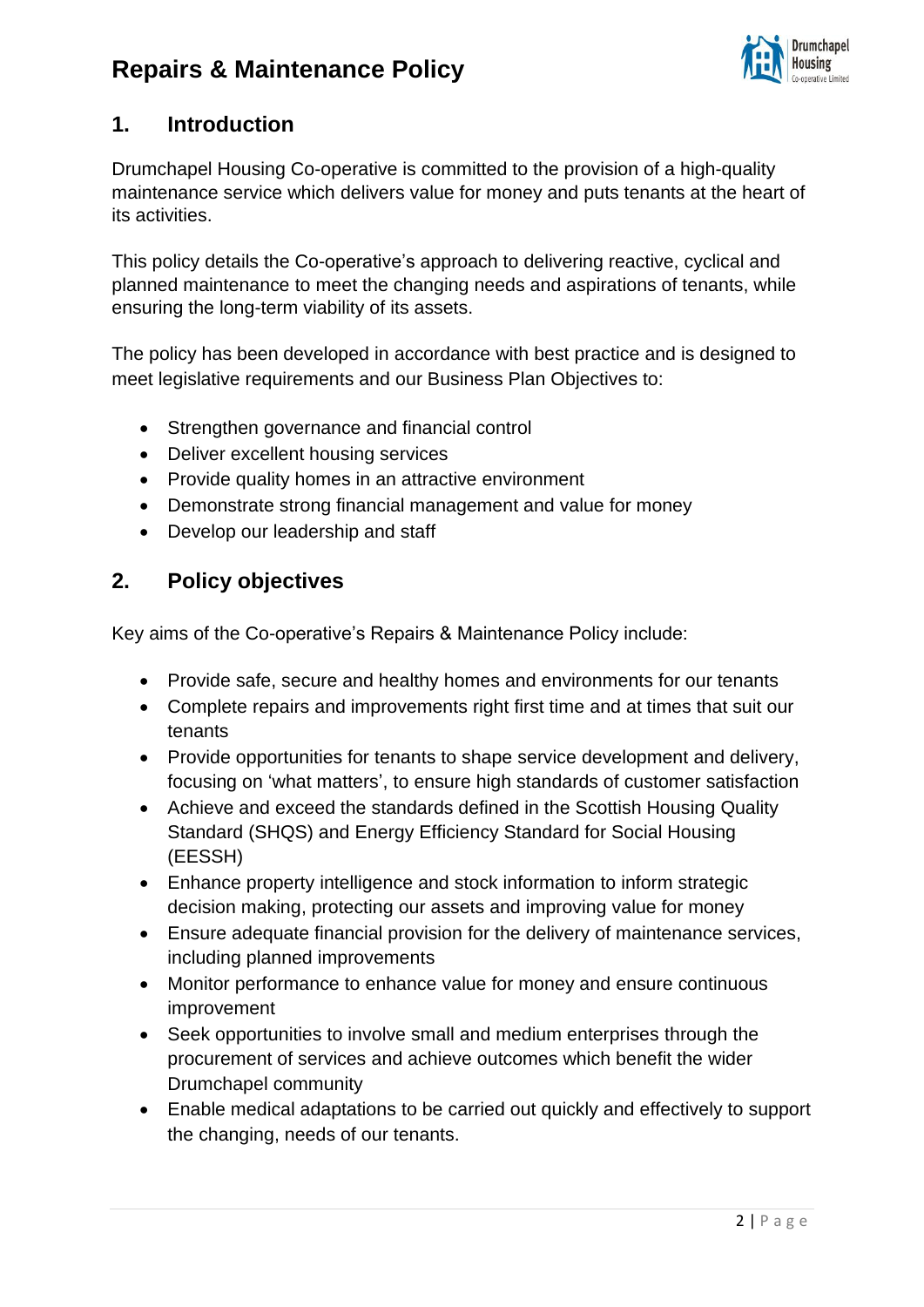

### **3. Legal and regulatory framework**

The following key publications are relevant to this policy:

- Scottish Housing Quality Standard
- Energy Efficiency Standard for Social Housing
- The Scottish Social Housing Charter
- Housing (Scotland) Act 2001
- Management of Health & Safety at Work Regulations 1999
- Gas Safety (Installation and Use) Regulations 1998
- The Electricity at Work Regulations 1989
- The Institution of Engineering and Technology (IET) Wiring Regulations 18th Edition, BS 7671
- The Consumer Protection Act 1987
- Construction Design & Management Regulations 2015
- Building Regulations and Building Standard (Scotland) Regulations
- Procurement Reform (Scotland) Act 2014
- Health and Safety at Work etc Act 1974
- Control of Substances Hazardous to Health Regulations 2002
- The Control of Asbestos Regulations 2012
- The Equality Act 2010
- EU General Data Protection Regulation (GDPR) 2016
- Freedom of Information (Scotland) Act 2002

### **4. Associated policies**

This Policy should be read in conjunction with the following associated documents:

- Asset management plan
- Void management policy
- CDM Regulations policy
- Control of legionella policy
- Management of asbestos policy
- Procurement policy
- Complaints handling policy and procedure
- Equality & diversity policy
- Tenant participation policy
- Risk management policy
- Estate management policy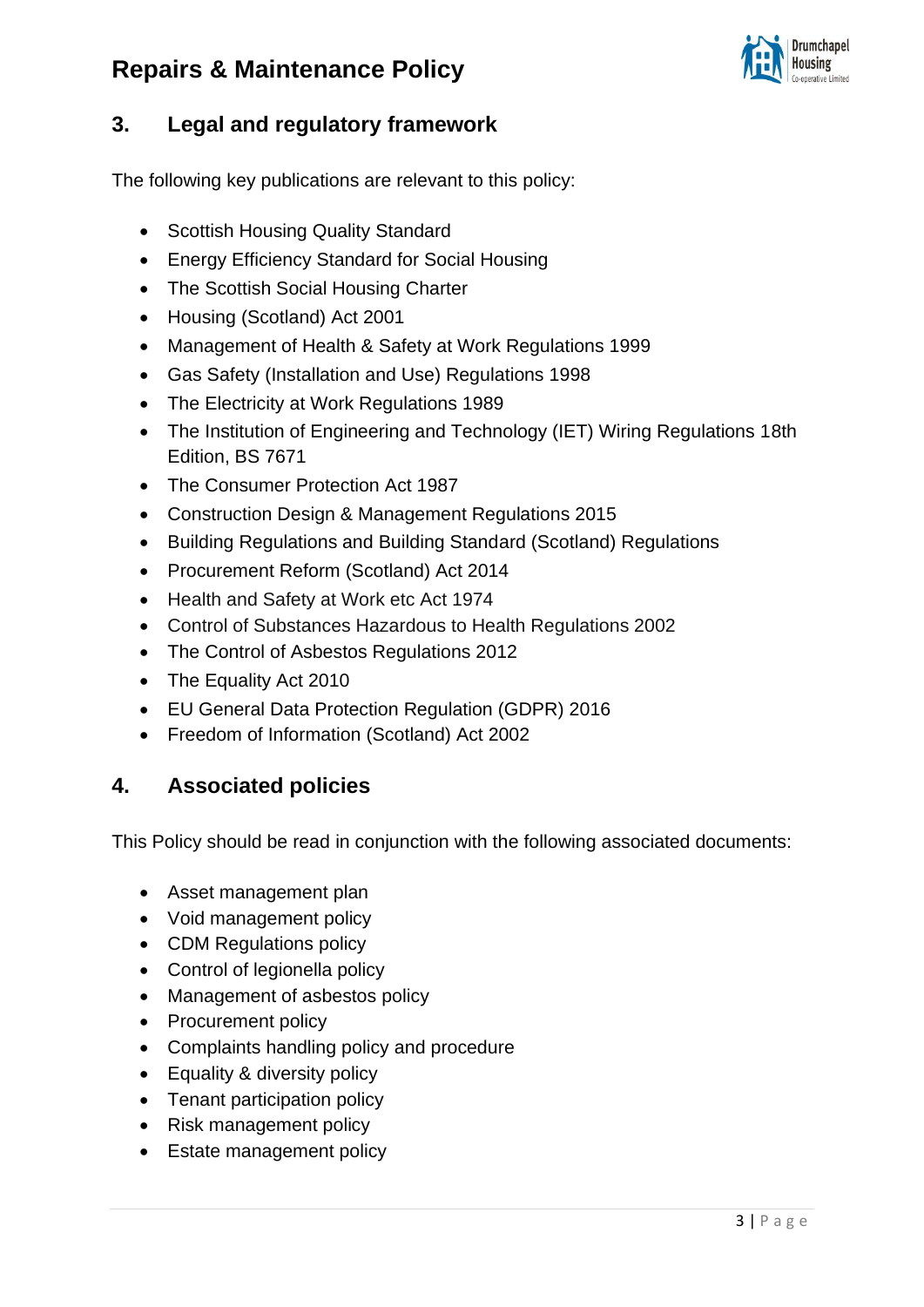

### **5. Performance monitoring & service improvement**

The effectiveness of this policy will be monitored on a continual basis to ensure that the service continues to meet the changing needs of our tenants and provides excellent value for money.

This is achieved by:

- Obtaining customer feedback at the point of service delivery, via telephone surveys, scheduled customer surveys, newsletters, tenants panel meetings and consultation events
- Assessing and learning from complaints relating to service delivery
- Progressing post inspections (5 10% of all works) to assess the quality of workmanship and tenant experience
- Carrying out safety audits on key areas of work i.e. audit 5% of gas safety and electrical inspections
- Scrutinising invoices and comparing performance of contractors
- Providing Clerk of Work services for planned and cyclical maintenance
- Assessing performance against the Scottish Social Housing Charter
- Auditing areas of service through internal audit arrangements
- Benchmarking our performance against other Scottish Registered Social Landlords
- Examining and sharing best practice through peer groups and forums, including Quality and Efficiency Forum, West of Scotland Housing Forum and Scottish Federation of Housing Associations

Key areas of performance will be reported to the Management Board monthly and communicated to tenants through our website, newsletters, Annual Report to Tenants and other appropriate methods.

### **6. Record keeping and reporting**

Comprehensive maintenance records will be retained on the Co-operative's housing management suite (SDM) at an individual property level. This will include works completed, customer feedback, cost and contractor information, together with copies of documentation/certification.

The housing management suit will accommodate reporting against the Scottish Social Housing Charter and key performance Indicators. It will also provide reports on contractor performance and business intelligence to assist strategic decisions relating to component and asset performance.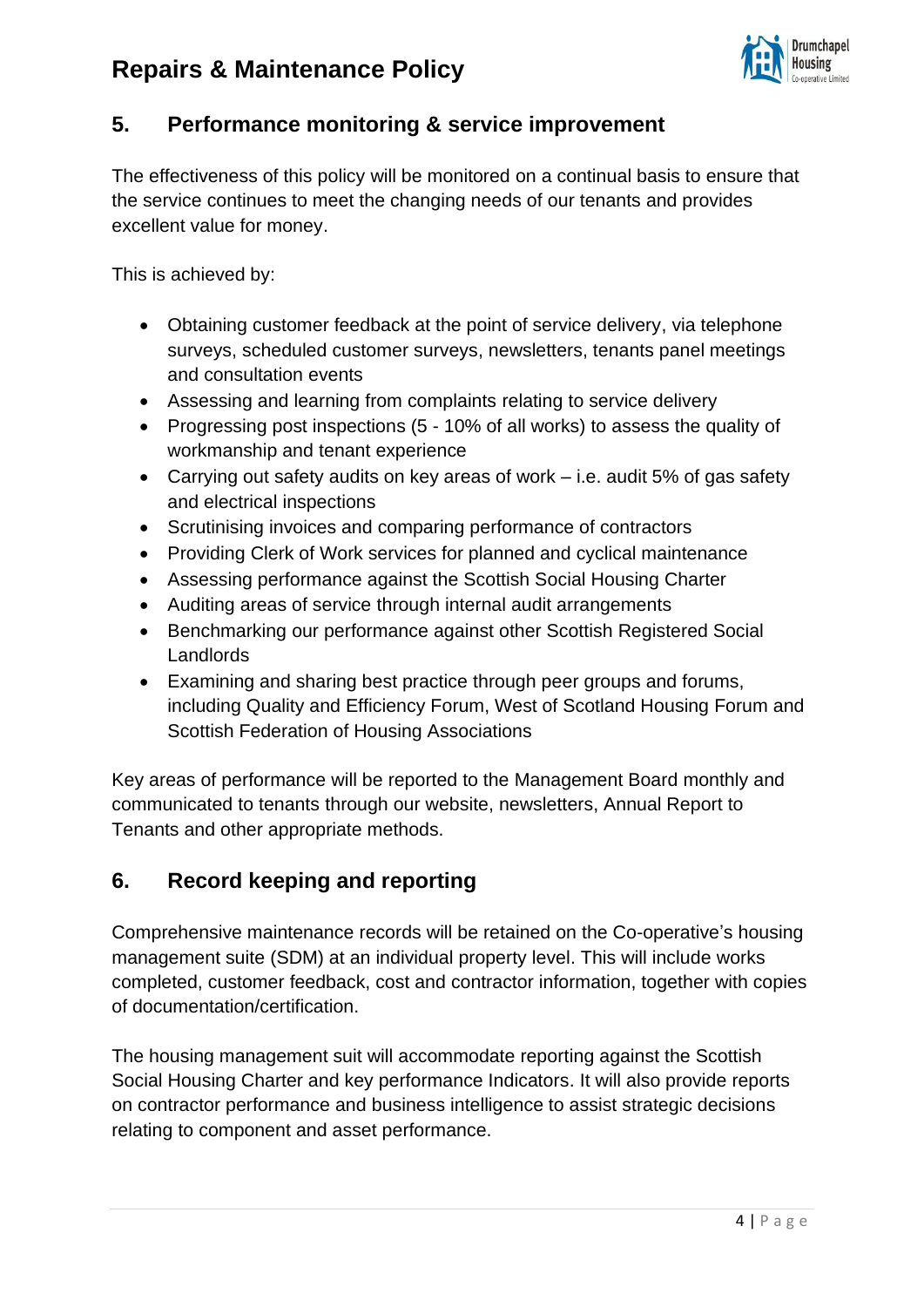

All data will be processed in accordance with the EU General Data Protection Regulation (GDPR).

### **7. Classification of repairs**

The Co-operative has 3 key classifications for repair works. These are:

- 1) Reactive repairs
- 2) Cyclical repairs
- 3) Planned maintenance

#### **7.1 Reactive repairs**

Reactive repairs are day to day repairs that are required within a relatively short timescale to ensure the health, safety or security of tenants and prevent damage to or deterioration of property.

### **7.2 Cyclical maintenance**

Cyclical maintenance is carried out at specific intervals to ensure the safety of tenants, preservation of building components and the provision of clean, attractive environments. This includes testing and inspection of appliances/installations to ensure they meet current legislation and guidelines.

Examples of cyclical maintenance include painting programmes, gutter cleaning, roof anchor inspection, water tank inspection, lift maintenance, gas safety inspections and periodic electrical testing.

#### **7.3 Planned maintenance**

Planned maintenance involves the planned replacement of external or internal components of a building. This is generally programmed over a thirty-year period in accordance with the anticipated lifespan of components and is informed by regular stock condition surveys.

Examples of planned maintenance include replacement of windows, kitchens, bathrooms, heating systems, rewiring and maintenance of roofs/walls etc.

### **8. Reactive repairs**

#### **8.1 Landlord responsibilities**

The Co-operative is responsible for ensuring that properties are fit for purpose and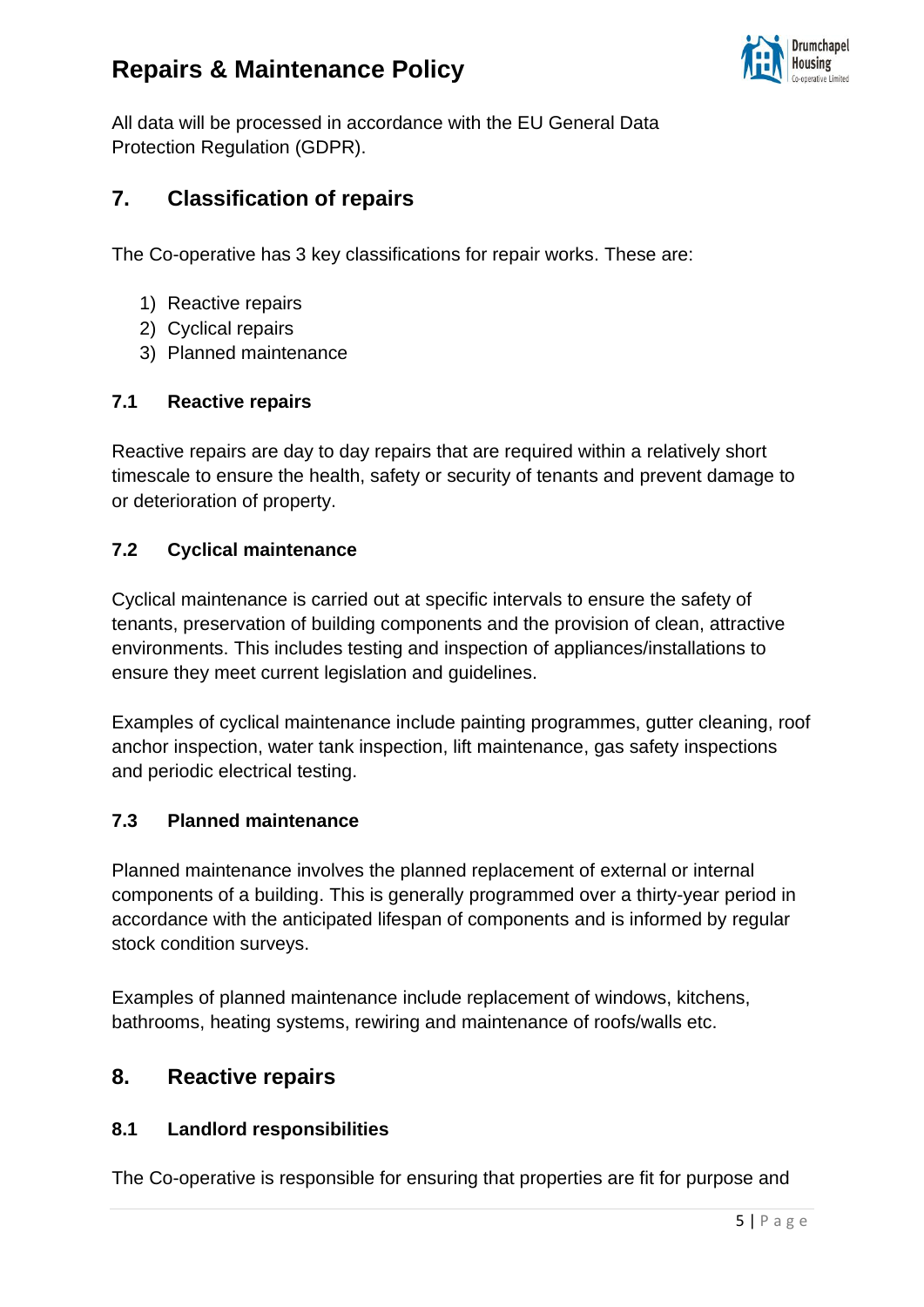

meet the Scottish Housing Quality Standard.

This includes the maintenance of:

- All installations providing space heating, water heating, sanitation and ventilation and for the supply of water, gas and electricity
- Fire detection and alarm systems installed by the Co-operative (except batteries)
- Drains, gutters and external pipes (excluding blockages caused by tenant negligence)
- External envelope i.e. the roof, outside walls, windows and doors
- Internal structure i.e. walls, floors, ceilings, staircases, doors, and door frames (excluding decoration)
- Chimneys, chimney stacks and flues (excluding sweeping)
- Pathways, steps or other means of access/egress
- Boundary walls and fences where damage significantly affects the use of common parts of property or poses a danger to any user
- Bin and drying areas
- Communal aerials/satellite dishes (installed by the Co-operative)

#### **8.2 Tenant responsibilities**

Tenants are responsible for:

- Repairing or replacing items damaged through neglect or carelessness on their part, or by any member of their household or visitors to their home
- Choked sinks or sanitary ware (where the choke is the fault of the tenant)
- Replacing sink plugs and chains, toilet seats, light bulbs, internal door handles, lost or broken keys and any cost incurred through forced entry, due to lost keys
- Repairing or maintaining nonstandard fittings that they have installed themselves
- Installing and maintaining their own appliances, such as washing machines and cookers
- Decoration, including repairs to minor cracks or holes in plasterwork
- All floor coverings

Full details of repair responsibilities are detailed in Appendix 1

#### **8.3 Reporting**

The following reporting methods are available to ensure that tenants can report repairs easily and effectively: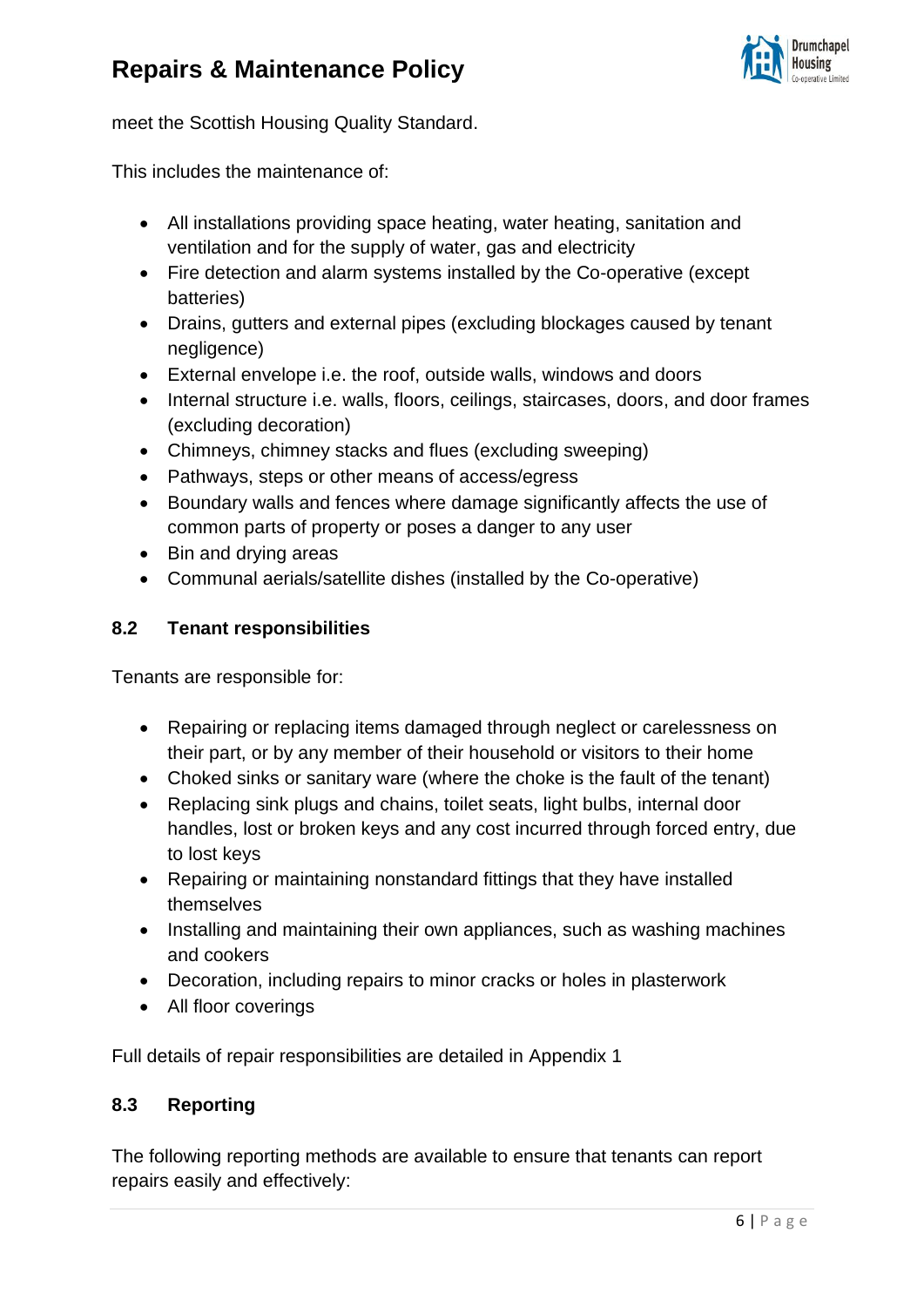

- In person by visiting the office to speak to a member of staff
- By telephone
- Using the on-line reporting tool
- Speaking to a member of staff out with the office
- By e-mail to [admin@drumchapelhc.org.uk](mailto:admin@drumchapelhc.org.uk)

The Co-operative provides an "out of office hours" emergency repairs service. Details of this are available on the office answering machine and via our website and newsletters.

We will embrace new and emerging technology to ensure that reporting methods meet the changing needs and aspirations of tenants.

Upon reporting a repair tenants will be advised of:

- The priority and response time for the repair
- Whether the repair is a qualifying repair under the Right to Repair legislation and if so, the procedure and the timescales that apply, including the right to claim compensation

Wherever possible, attendance will be at a date and time that is convenient to the tenant.

#### **8.4 Access**

In accordance with their tenancy agreement, tenants are required to provide Cooperative employees and contractors reasonable access to carry out repairs to their home or adjoining property. Where access is required a minimum of 24 hours' notice will be provided.

In the event of emergencies, immediate access may be essential and in exceptional circumstances forced access may become necessary. This could arise where:

- There is a danger to life, personal injury or health
- Substantial damage to property is likely
- A property is insecure
- Essential services need to be reinstated

Prior to forcing access, Co-operative staff will attempt to contact any recorded key holders or family members. Where forced entry is necessary, the following steps will be taken:

• A member of staff will attend with the contractor and record action taken,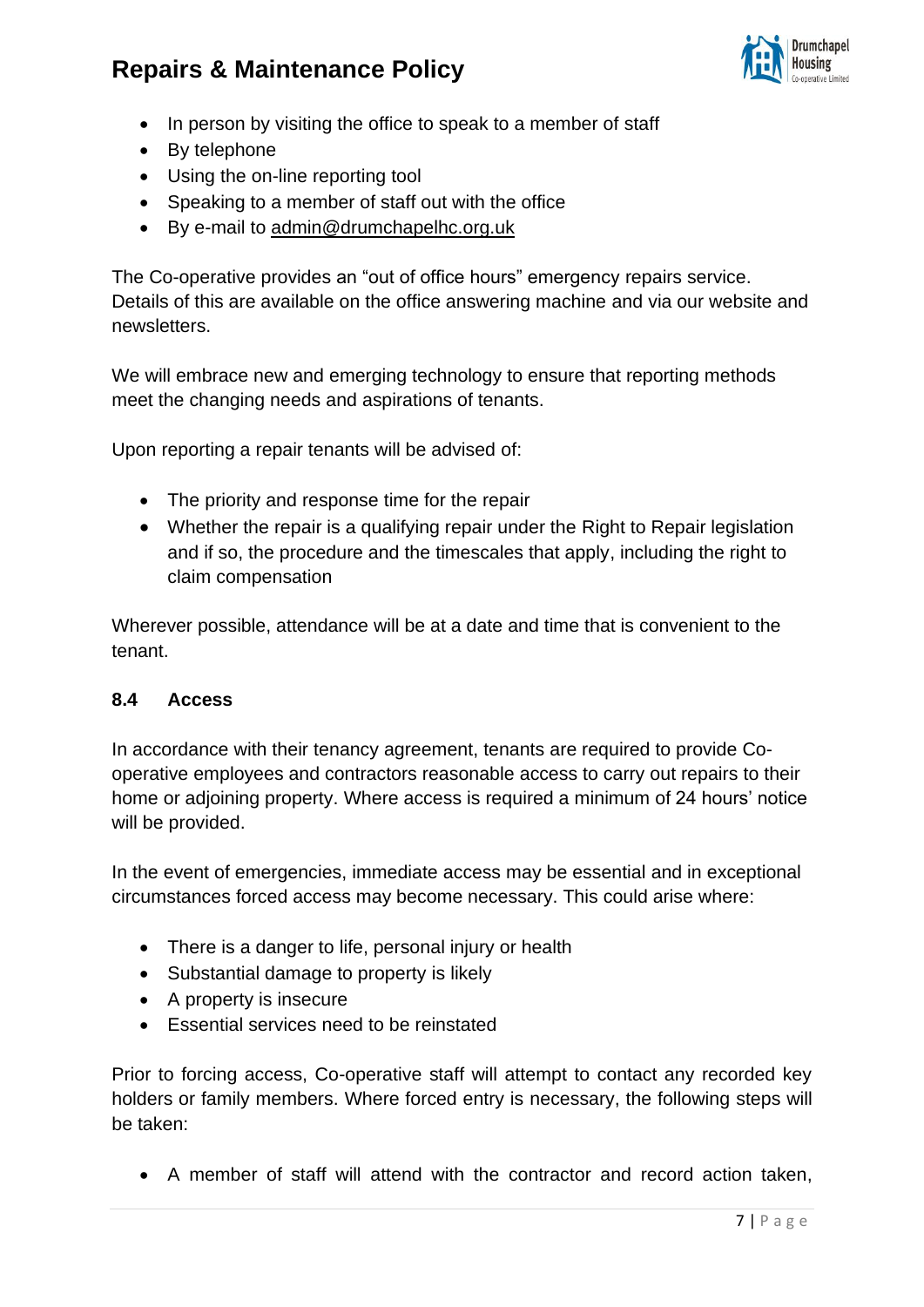

supported by photographic evidence

- Police Scotland will be notified of the intended action and offered an opportunity to be present
- On completion, the house will be secured, and a notice left for the tenant
- All information will be recorded and retained on the housing management suit

### **8.5 Categories of repair**

Repairs are prioritised in accordance with their degree of urgency. Consideration will be given to health and safety, security and inconvenience for tenants and their families.

|                                                                                                                                                                                                                                                                                                                                                                                                                                                                                                                                                                                                         |                                                                                                                                                                                                                                                                                                                                           | <b>Routine</b>                                                                                                                                                                                                                                                                                                                                                                                |
|---------------------------------------------------------------------------------------------------------------------------------------------------------------------------------------------------------------------------------------------------------------------------------------------------------------------------------------------------------------------------------------------------------------------------------------------------------------------------------------------------------------------------------------------------------------------------------------------------------|-------------------------------------------------------------------------------------------------------------------------------------------------------------------------------------------------------------------------------------------------------------------------------------------------------------------------------------------|-----------------------------------------------------------------------------------------------------------------------------------------------------------------------------------------------------------------------------------------------------------------------------------------------------------------------------------------------------------------------------------------------|
| attendance within 4<br>hours                                                                                                                                                                                                                                                                                                                                                                                                                                                                                                                                                                            | complete within 2<br>working days                                                                                                                                                                                                                                                                                                         | complete within 5<br>working days                                                                                                                                                                                                                                                                                                                                                             |
| These are faults that<br>create a health and<br>safety hazard or where<br>extensive damage to<br>property could arise and<br>primarily relate to making<br>safe.<br>Examples include:<br>no lighting or power,<br>unsafe electrical fittings,<br>faulty cooker control unit,<br>loss or partial loss of gas<br>supply, burst pipes or<br>flooding, blocked toilet<br>(where only toilet in the<br>house), no heating or hot<br>water, no water supply,<br>blocked gas flues,<br>insecure external door,<br>broken windows, blocked<br>or leaking soil stacks or<br>drains, any health &<br>safety issue | These are faults that<br>primarily cause<br>inconvenience and are<br>unlikely to result in<br>damage to the property.<br>Examples include:<br>partial loss of power,<br>partial loss of water,<br>constantly running<br>overflow, toilet not<br>flushing, blocked sink,<br>bath or basin, door entry<br>repairs, repairs to TV<br>aerials | These are faults that only<br>cause minor<br>inconvenience and do not<br>interfere with the daily<br>occupation of the<br>property.<br>Examples include:<br>plaster repairs, leaking<br>taps and minor plumbing<br>repairs, repairs to gutters<br>and down pipes,<br>renewing skirtings and<br>facings, repairing fixtures<br>and fittings, repairs to<br>external walls, paths and<br>fences |

The Co-operative operates the following repair categories: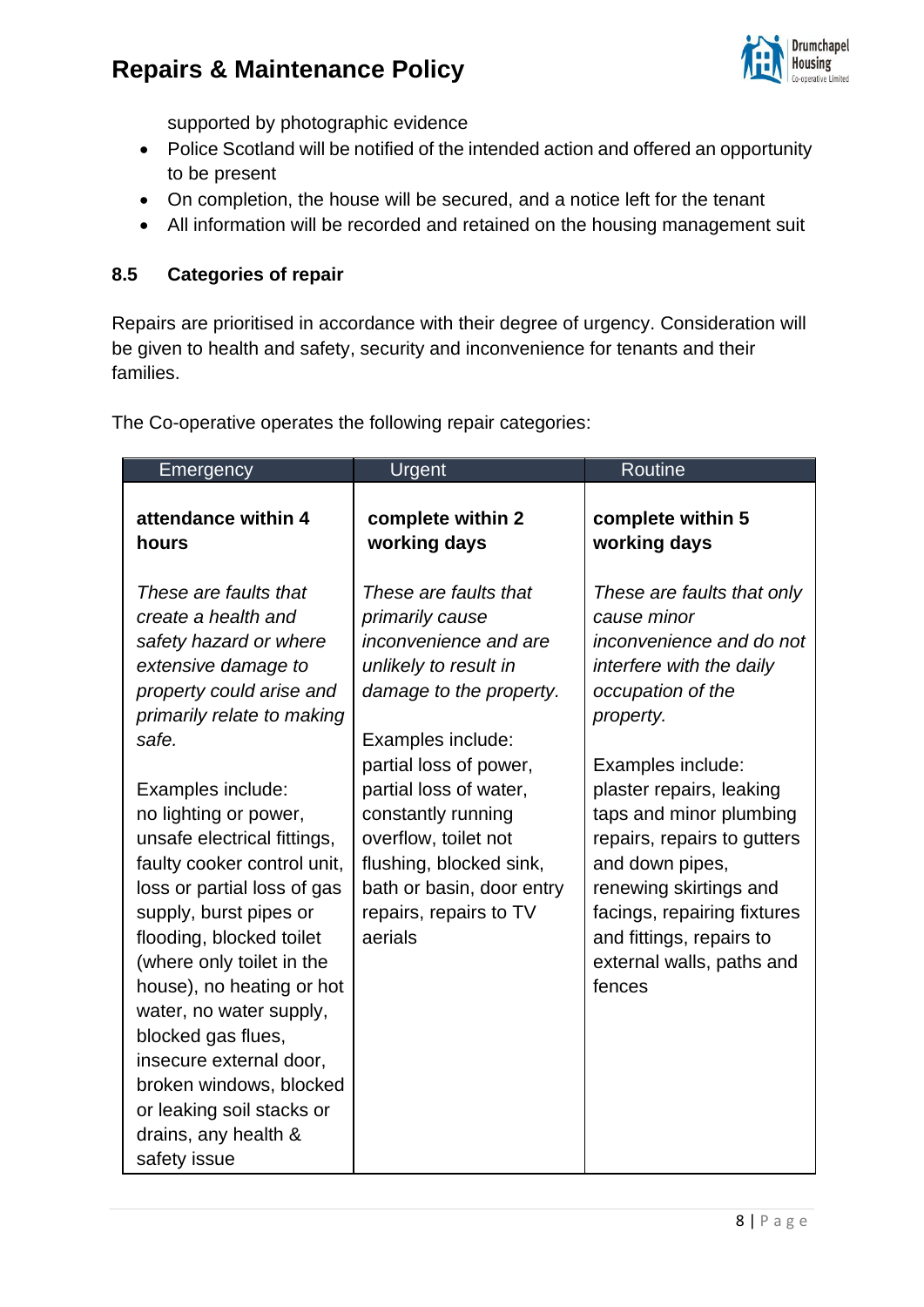

Although the Co-operative does not provide a repair by appointment system, where tenants require works to be carried out on a specific day or time i.e. due to work commitments, then we will attempt to accommodate this in liaison with our contractors.

### **8.6 Right first time**

The Co-operative aims to ensure that non-emergency repairs are carried out 'right first time', in that:

- 1) They are carried out within the target timescales and
- 2) Without the need to return a further time because the repair was inaccurately diagnosed and/or, unresolved

Due to the nature of some repairs, more than one visit may be required to complete the work. In these circumstances, we will agree a programme and timescale for completion.

#### **8.7 Complex repairs**

In certain circumstances, the complexity of a repair may impact upon our ability to carry out the work 'right first time', however, where this arises we will endeavour to keep you fully informed of progress and indicative timescales.

Complex repairs include repairs where:

- Materials require to be manufactured or obtained from specialist suppliers
- The extent or nature of work is such that it cannot be practically and or safely completed within the timescales
- Where work is subject to the provision of planning permission, building warrants or notification periods
- Where weather conditions do not permit work to be undertaken safely (i.e. roof repairs in severe winds)
- Investigation work is required to assist diagnosis
- Scaffolding or specialist equipment is required

#### **8.8 Right to repair**

All tenants of Registered Social Landlords have a statutory "Right to Repair" as determined by the Housing (Scotland) Act 2001.

The Scheme covers certain repairs up to the value of £350. These repairs are known as qualifying repairs and if they are not completed within the prescribed period, the tenant has the right to compensation.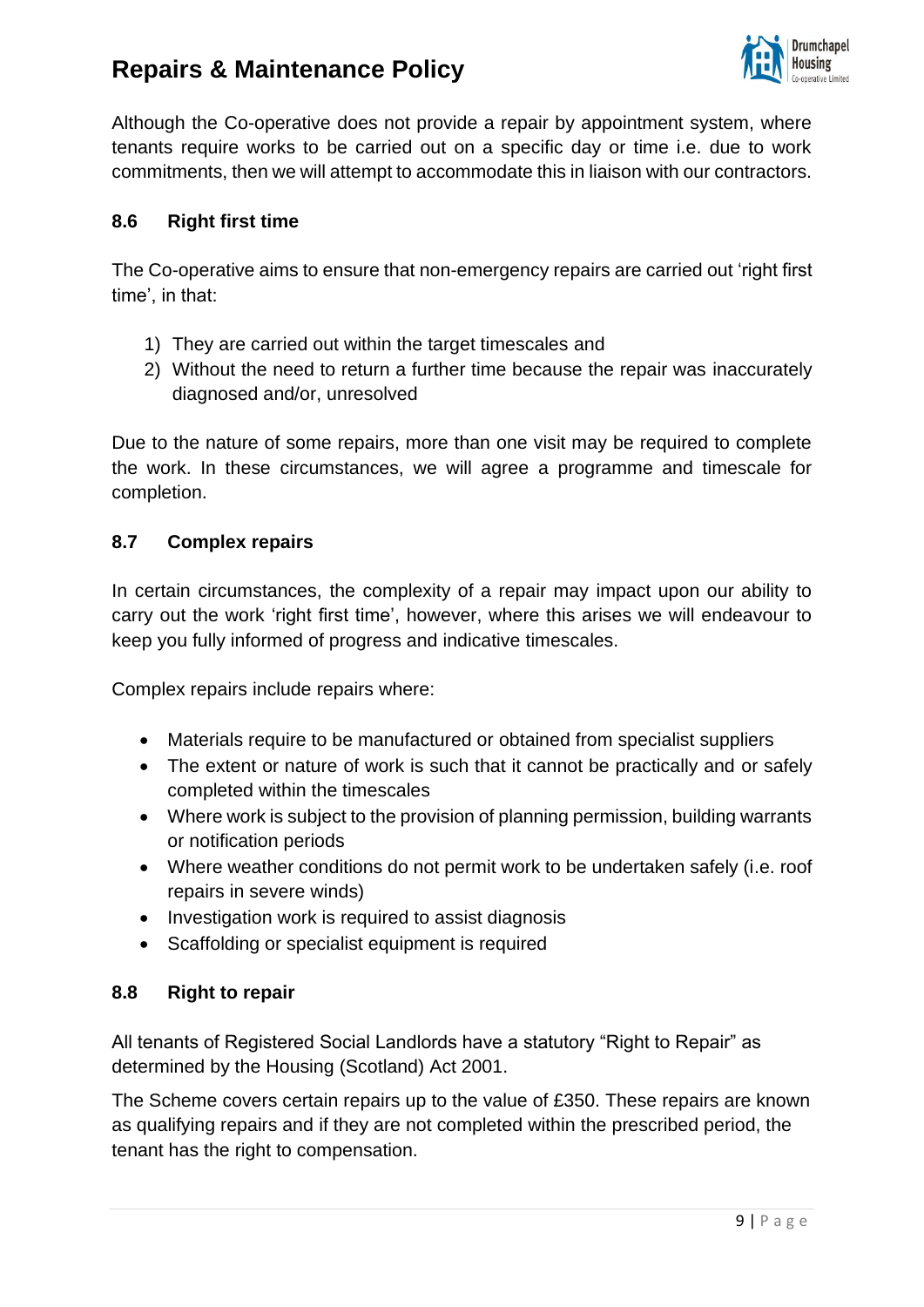

Qualifying repairs are detailed in the following table:

| Right to repair category                               | Response time in<br>working days |
|--------------------------------------------------------|----------------------------------|
| Blocked flue to open fire or boiler                    |                                  |
| Blocked or leaking foul drains, soil stacks or toilet  |                                  |
| pans where there is no other toilet in the house       |                                  |
| Blocked sink, bath or drain                            |                                  |
| Loss of electric power                                 |                                  |
| Partial loss of electric power                         | 3                                |
| Insecure external window, door or lock                 |                                  |
| Unsafe access path or step                             |                                  |
| Significant leaks or flooding from water or heating    |                                  |
| pipes, tanks, cisterns                                 |                                  |
| Loss or partial loss of gas supply                     |                                  |
| Loss or partial loss of space or water heating where   |                                  |
| no alternative heating is available                    |                                  |
| WC not flushing where there is no other toilet in the  |                                  |
| house                                                  |                                  |
| Unsafe power or lighting socket, or electrical fitting |                                  |
| Loss of water supply                                   |                                  |
| Partial loss of water supply                           | 3                                |
| Loose or detached banister or handrail                 | 3                                |
| Unsafe timber flooring or stair treads                 | 3                                |

Where a qualifying repair is reported, we will:

- Confirm that the repair is a qualifying repair under 'Right to Repair'
- Advise of the maximum time allowed to carry out the repair
- Confirm the last day of that period
- Advise tenants of their rights under the Right to Repair scheme
- Confirm the name, address and phone number of the main contractor and an alternative contractor, who may be contacted, should the repair not commence on time
- Make arrangements to carry out the repair

Tenants will be entitled to compensation where, the contractor:

- Does not start the qualifying repair within the set time limit (in this situation the tenant can ask the alternative contractor to carry out the repair)
- Contractor has started but does not completed the repair within the maximum time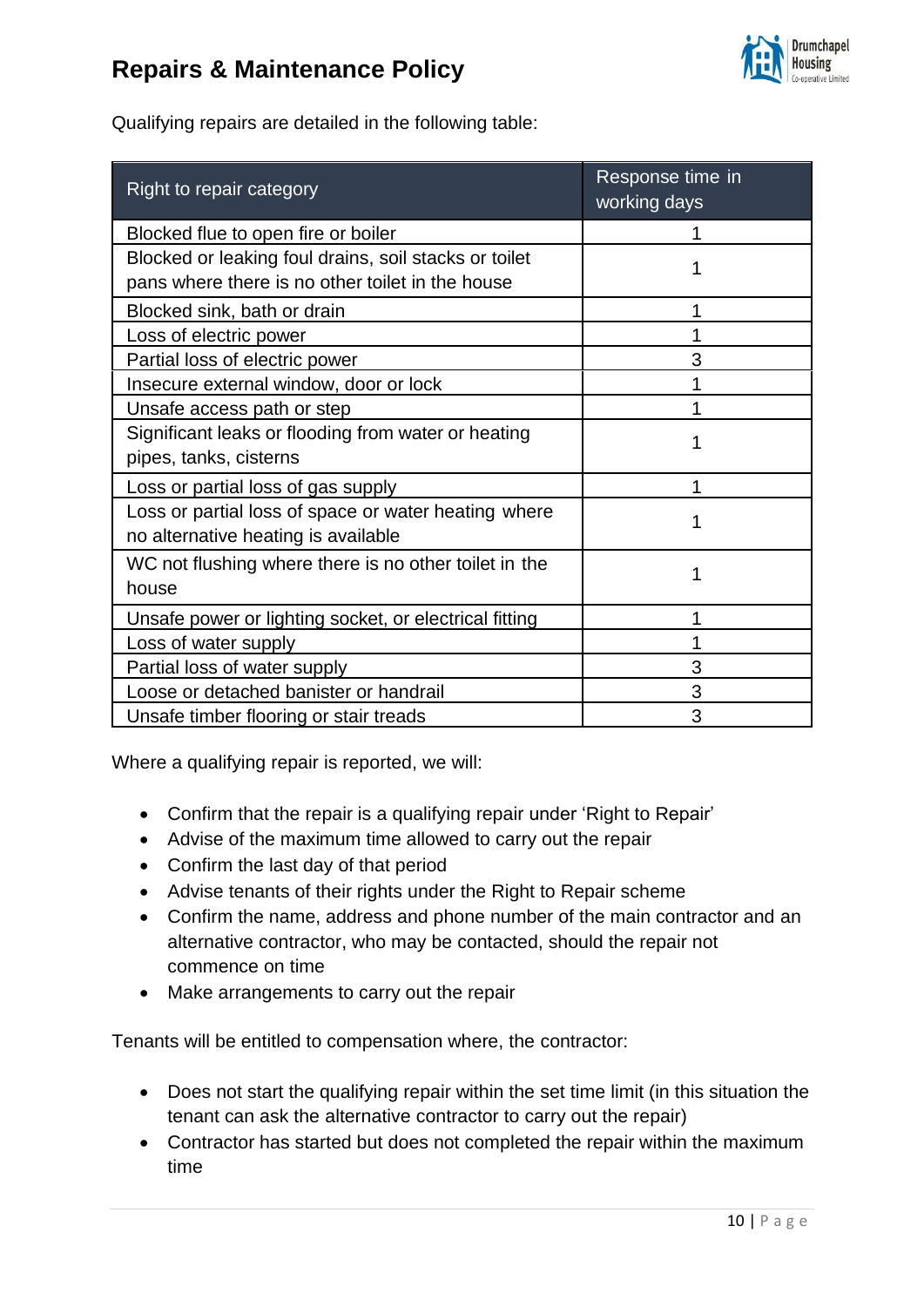

In these circumstances, the tenant will be entitled to £15 compensation. The alternative contractor has the same period of time to affect the repair and if they fail to do so, the tenant be entitled to a further £3 compensation for each working day, until the repair has been completed. The maximum compensation payment for an individual repair is £100.

### **8.9 Rechargeable repairs**

The Co-operative will recover the cost of repair work, where the cause of a repair is due to the failure or actions of individual tenants. This is important as the overall cost of repairs impacts upon the level of rent charged by the Cooperative.

Circumstances where this may arise include:

- Where damage has resulted from vandalism, neglect or carelessness on the part of the tenant, a member of the tenant's household or visitors to their home
- Where forced access is required due to lost keys discretion may be used by staff where unforeseen incidents have resulted in a tenant being locked out and this can be evidenced
- To make good unauthorised alterations or works which have not been completed to an acceptable standard, such as, light fittings or showers
- Inappropriate use of the out of hours service, resulting in unnecessary costs to the Co-operative
- Failure to remedy damage or reinstate nonstandard fittings and fixtures when terminating a tenancy as identified at the pre-termination inspection
- Failure to provide reasonable access for annual gas safety check, resulting in additional costs to the organisation

Where reinstatement or repair work is being initiated by a Co-operative member of staff and it is not considered to be an emergency, the tenant shall be granted an opportunity to remedy the situation, prior to work being initiated.

Recoverable repairs will be processed in accordance with the Co-operative's Rechargeable Repairs Procedure.

#### **8.10 Pre and post inspections**

To make the best use of resources and ensure that repairs are carried out timeously, pre-inspections will be limited to works that are of a complex nature or where the tenant is unable to identify the fault at the time of reporting.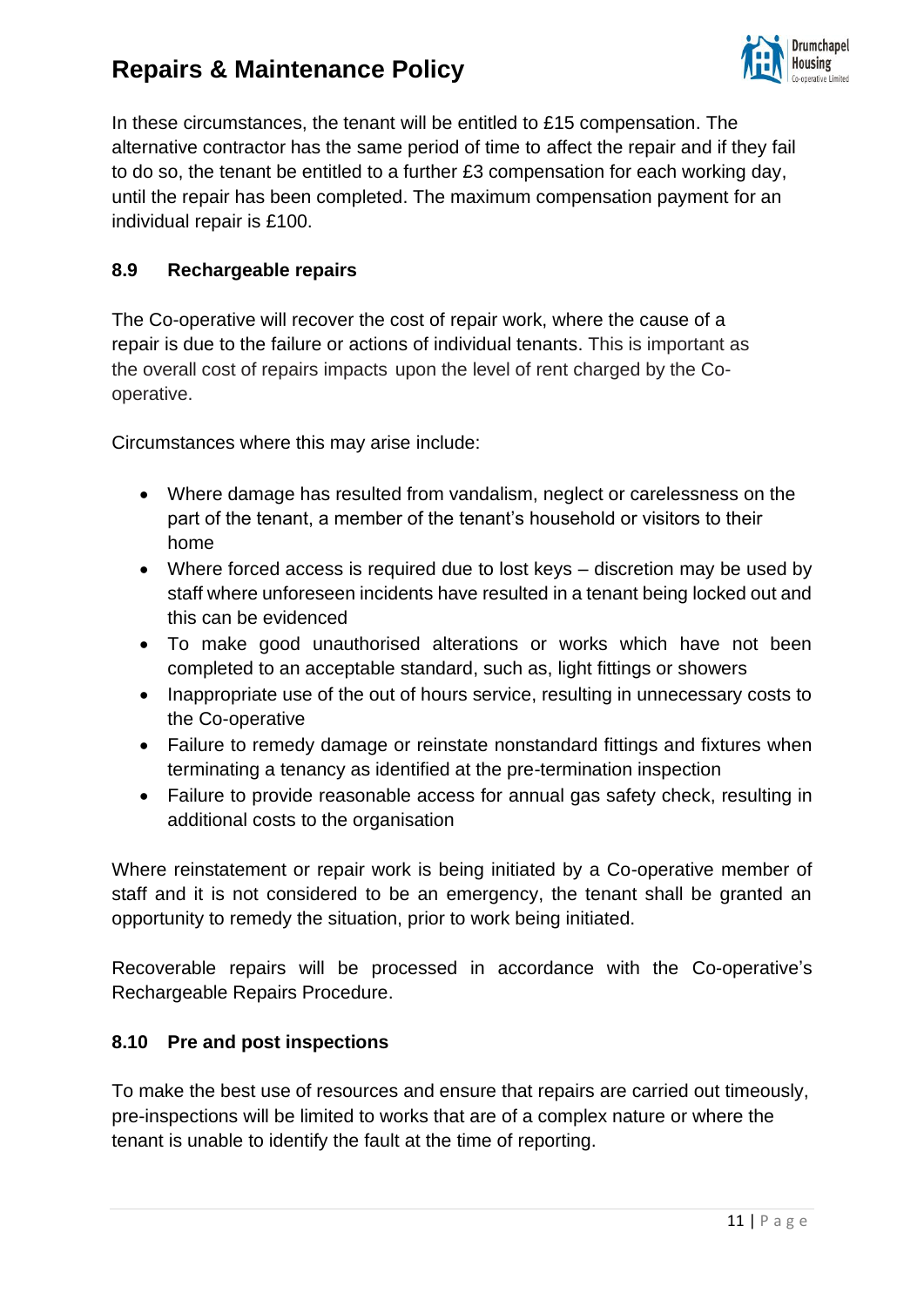

We will carry out post inspections to 10% of completed repairs to assess the quality of workmanship and tenant experience. Findings from post inspections will be used to inform service delivery, ensuring continuous improvement.

### **8.11 Tenant satisfaction**

Feedback will be sought from tenants at the point of service delivery and via follow up telephone surveys. This will focus on customer care, the quality of completed work, timescales for attendance and suggestions for improvement.

### **9. Cyclical repairs**

### **9.1 Gas maintenance and safety**

#### **9.1.1 Landlord responsibilities**

To ensure the safety of tenants and that that we meet our requirements under the Gas Safety (Installation and Use) Regulations 1998, the Co-operative will: -

- Ensure all appliances, gas fittings and flues are maintained in a safe condition and that appliances are serviced annually and in accordance with manufacturer's instructions, excluding those installed and owned by the tenant
- Ensure that all installation, maintenance and inspections are carried out by a Gas Safe registered engineer
- Obtain a new Landlord's Gas Safety Certificate for all properties with a gas supply, within the anniversary date of the previous visit and prior to the commencement of any new tenancy, including mutual exchanges/ successions/ transfers/ assignations
- Keep electronic copies of all landlords' certificates for a minimum of two years
- Provide tenants with a copy of the Gas Safety Certificate, no more than 28 days after the safety check has been carried out and new tenants with a copy upon signing for their tenancy - certificates for boilers serving multi-occupancy premises will be also be displayed in a central location within the premises

### **9.1.2 Gas maintenance contract**

The Co-operative will engage a suitably experienced and accredited contractor to carry out annual gas maintenance and safety checks. This will be carried out to all properties with a gas supply, including void properties. Annual servicing and safety checks will progress on a 10-month cycle to ensure that 100% of gas safety records are renewed within their anniversary date.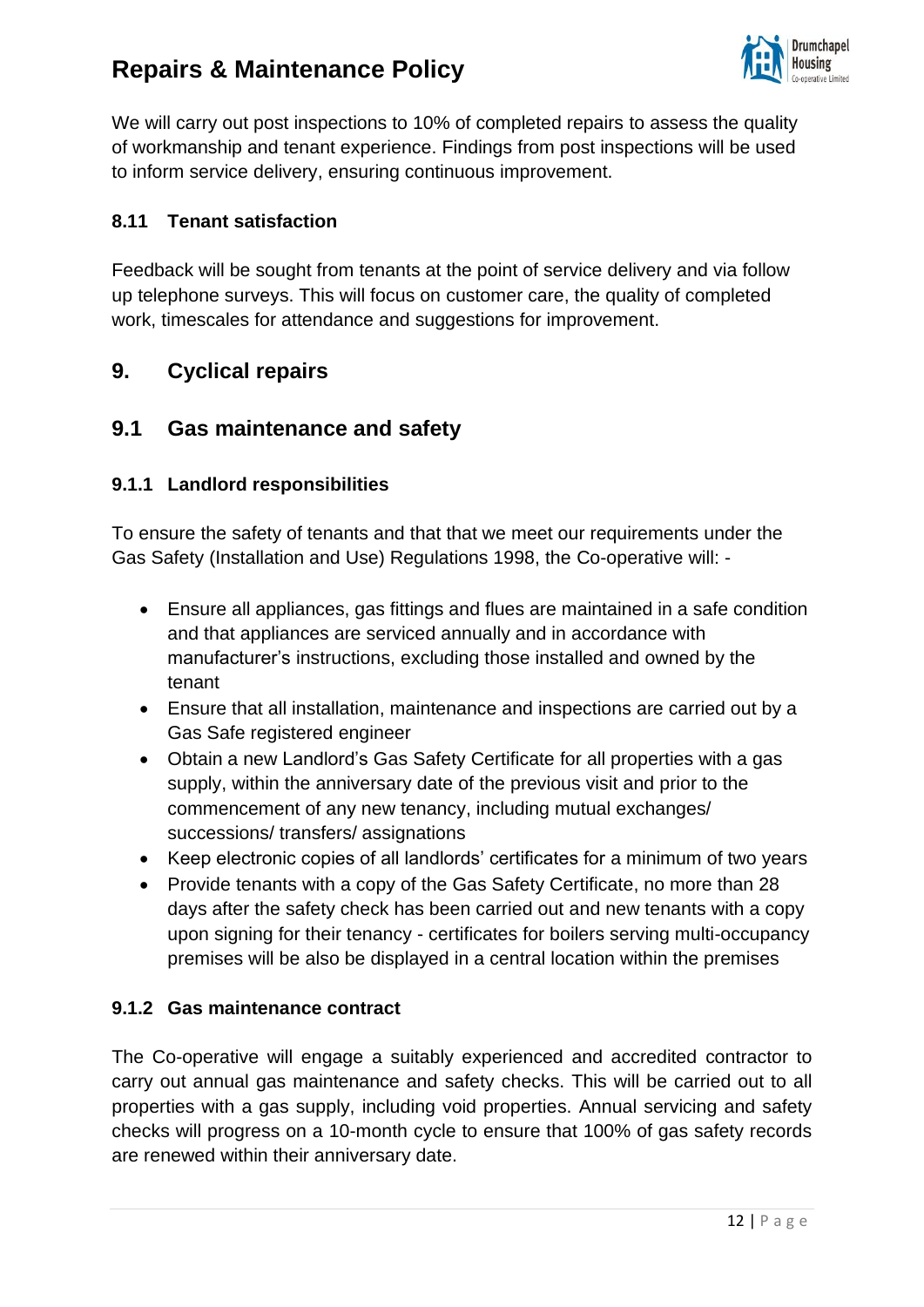

### **9.1.3 Changes to tenancy**

A gas safety check will be carried out to all void properties, prior to the new tenant moving in.

Where voluntary transfers, such as, mutual exchanges, successions, transfers, or assignations take place, a gas safety check will be carried out immediately prior to the change in tenancy. This will not apply when there is a transfer from a single tenancy to a joint tenancy or vice versa.

### **9.1.4 New installations**

In the case of new installations, the installation certificate will be treated as the gas safety record, provided that all gas appliances that require a gas safety check are covered by the installation. Where other gas appliances exist (e.g. if a new boiler is installed in a property which also has a gas fire) a gas safety record will be required on completion of the installation to cover all gas appliances within the property.

### **9.1.5 No gas supply**

In circumstances where no gas supply is available i.e. due to debt, the meter will be capped to ensure that the installation cannot be used until the gas safety check has been carried out.

#### **9.1.6 No access**

The Co-operative's contractor and staff will take all reasonable measures to facilitate access during the 2 months prior to the anniversary date of the previous Gas Safety Record. However, where reasonable access is not provided, arrangements will be made for forced access to take place, to ensure the co-operative meets its statutory obligations relating to gas safety. Forced access will be utilised as a last resort and only after all other measures have been exhausted. Where this becomes necessary, tenants will be provided with at least 24 hours' notice.

### **9.1.7 Defects**

During the annual gas safety check, the contractor will identify any defects and record these on the certificate. Defects are categorised as:

• '*immediately dangerous'-* if any aspect of the system is deemed to be immediately dangerous, the contractor will disconnect the appliance, seal the gas supply and issue a warning label on the appliance. The contractor will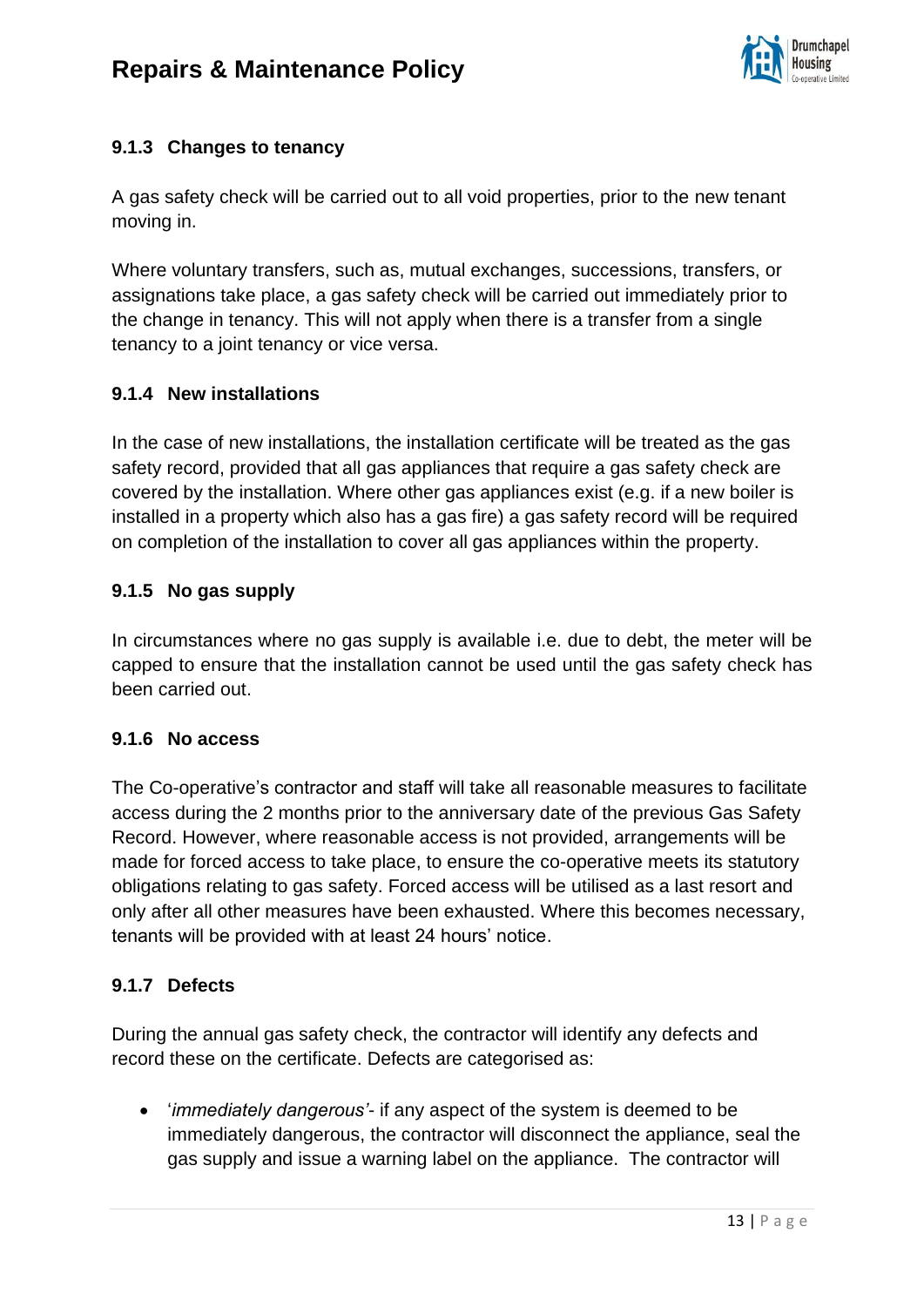

inform the Co-operative immediately of the defect to accommodate remedial action

- *'at risk'* if any aspect of the system is deemed to be potentially dangerous, the contractor will issue a warning label on the appliance and advise the resident that it should not be used. The contractor will inform the Cooperative immediately of the defect, to accommodate remedial action (where more than one risks is identified, the 'immediately dangerous' procedure will be adopted)
- *'not to current standards'* if any aspect of the system is deemed to be 'not to current standards' the contractor will record this on the certificate. Where this occurs, it will often apply to a range of properties, however, changes to standards do not apply retrospectively and as such, there will generally be *no requirement* to carry out remedial work. This information will, however, inform the Co-operative's planned maintenance programme and could result in heating systems being upgraded earlier than anticipated to achieve the current standard.

#### **9.1.8 Quality control**

The Contractor will carry out quality control inspections to a 10% sample of gas maintenance work and a further 10% sample will be subject to independent quality audits, to ensure that relevant standards are being achieved.

Co-operative staff will meet regularly with the contractor to discuss performance, including:

- Progress on service visits
- Notifiable incidents (will be notified immediately)
- Documentation
- Quality control

#### **9.1.9 Carbon monoxide detectors and smoke alarms**

To ensure tenants safety, carbon monoxide detectors, heat detectors and smoke alarms are installed in all tenant's homes. These will be inspected and tested annually, as part of the Gas safety visit.

#### **9.1.10 Storage of gas**

In accordance with the Co-operative's tenancy agreement, the use of paraffin or bottled gas heaters is not permitted within the house or common areas.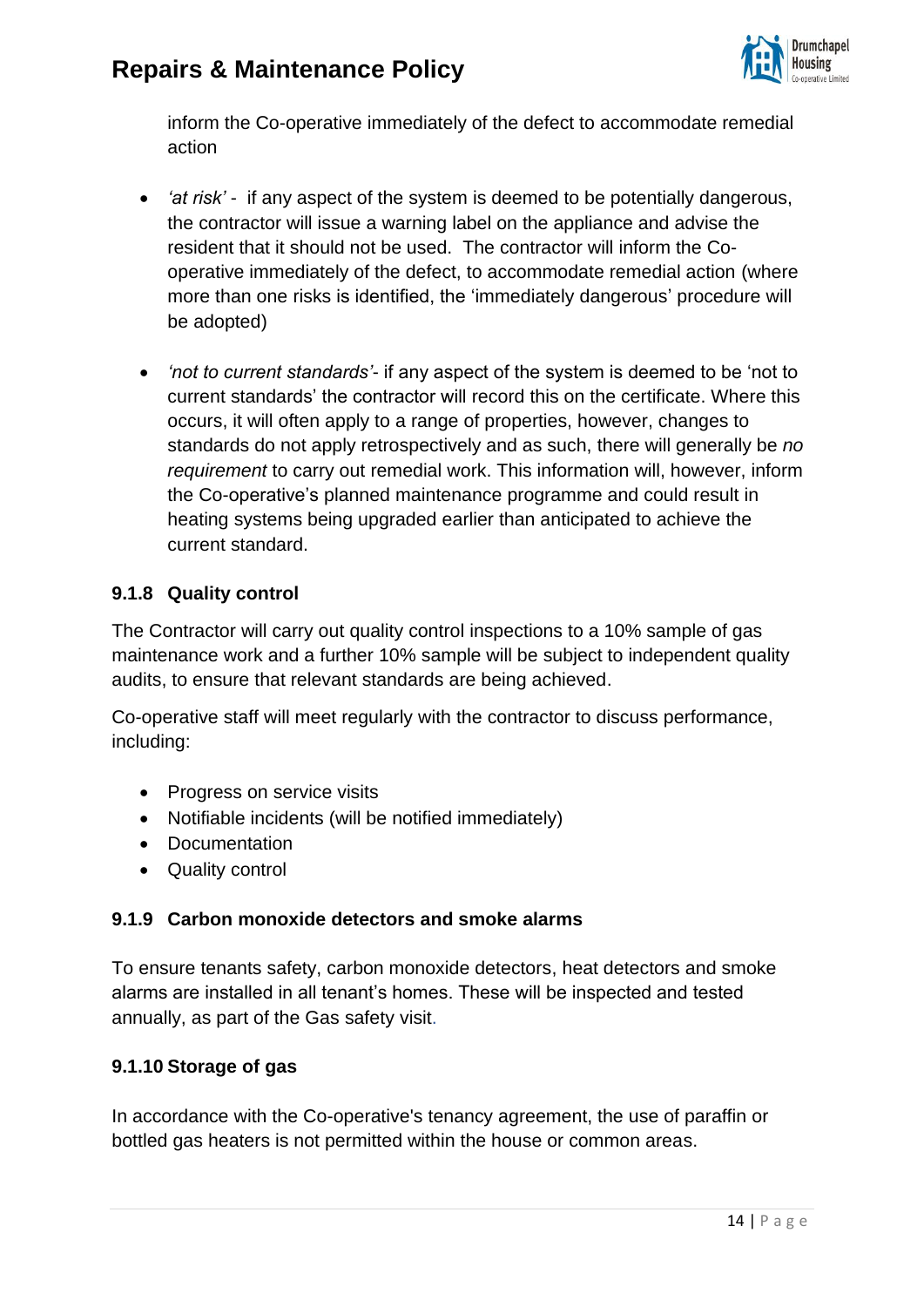

### **9.1.11 Keeping tenants informed**

To keep tenants informed, we will provide at least two gas safety articles per year via our tenant's newsletter and information will also be available on our website. This will:

- Inform tenants of dangers relating to carbon monoxide poisoning, including early warning signs and symptoms
- Steps to be taken in the event of a suspected gas leak or emergency
- Highlight the importance of providing access to the Co-operative's contractor to carry out annual gas maintenance and safety check.

### **9.1.12 Decorative ceiling fans:**

The Co-operative does not allow ceiling fans to be located within the same room as gas appliances as they can impede safe combustion and prevent effective ventilation. Where a decorative ceiling fan has been fitted and impacts upon the safe operation of an appliance, the appliance will be disconnected, to ensure the safety of occupants.

### **9.2 Gutter cleaning**

Gutter cleaning is carried out to ensure that rainwater goods operate effectively, helping to prevent water ingress or damage to properties. This is progressed annually to tenements with other properties types cleaned every two years.

### **9.3 External painter work**

All properties are painted on a 5-year cycle, to ensure that tenants homes are well maintained and aesthetically appealing. Painter work will generally include:

- External render/fabric as appropriate
- Gutters and down pipes
- Windows and doors
- Internal closes
- Boundary fences and clothes poles etc.

### **9.4 Electrical maintenance, inspection and testing**

### **9.4.1 Landlord responsibilities**

To ensure the safety of tenants and compliance with relevant legislation and regulatory guidance, including: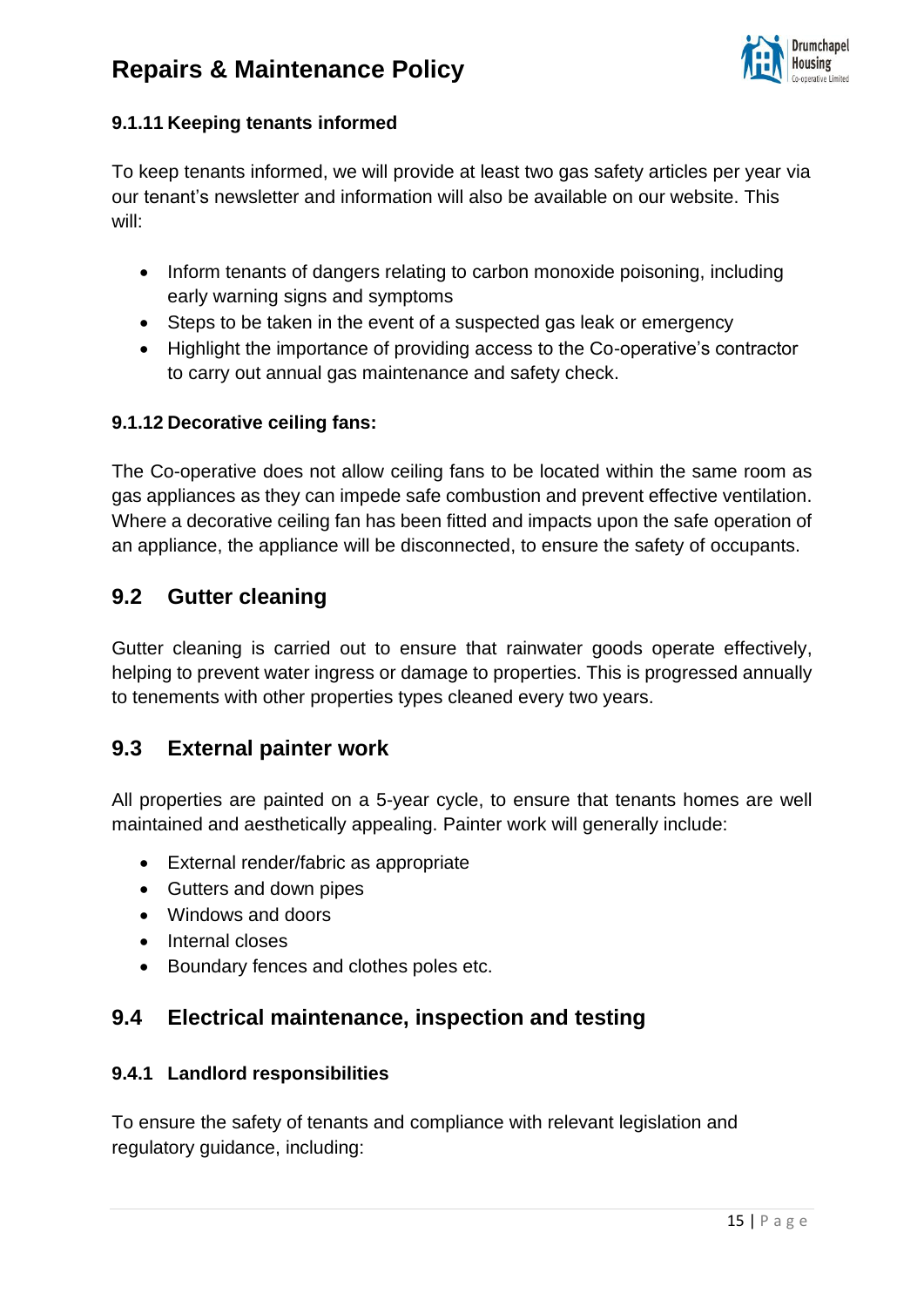

- The Electricity at Work Regulations 1989
- The Management of Health and Safety at Work Regulations 1999
- The Institution of Engineering and Technology (IET) Wiring Regulations 17th Edition, BS 7671
- The Consumer Protection Act 1987
- Amendment to the Scottish Housing Quality Standard by the Housing (Scotland) Act 1987 (Tolerable Standard) (Extension of Criterion) Order 2019

The Co-operative will operate an effective system for installation, repair, maintenance, inspection and testing of electrical installations within all of its properties.

To achieve this:

- All electrical installations will be designed, installed and tested in accordance with BS 7671 with
- Only competent, experienced and accredited electrical contractors will be engaged to carry out works, including inspection and testing on our behalf
- Periodic inspection and testing will be carried out to all properties, including common areas at intervals of no more than 5 years and a copy of the Electrical Installation Condition Report, or an Electrical Installation Certificate will be provided to the tenant
- Appropriate test certificates will be obtained for all modifications and alternations to existing systems, in accordance with current IET guidance
- Copies of all certificates will be retained on our housing management system for use by staff and contractors
- Information arising from periodic inspection and testing will be acted upon to address any defects and or potential safety issues and to inform future investment programmes
- All electrical installations will be tested and certified prior to the commencement of any new tenancy, including mutual exchanges/ successions/ transfers/assignation
- We will provide relevant staff with appropriate electrical training
- Audits will be carried out to a sample of all electrical repair work, including inspection and testing

### **9.4.2 Contract for electrical inspection and testing**

Electrical installations deteriorate over time in accordance with age, wear and tear, damage and or corrosion. They can also be affected by alterations to the installation creating excessive loads or impacting upon its suitability.

As a consequence, periodic inspection and testing is essential to: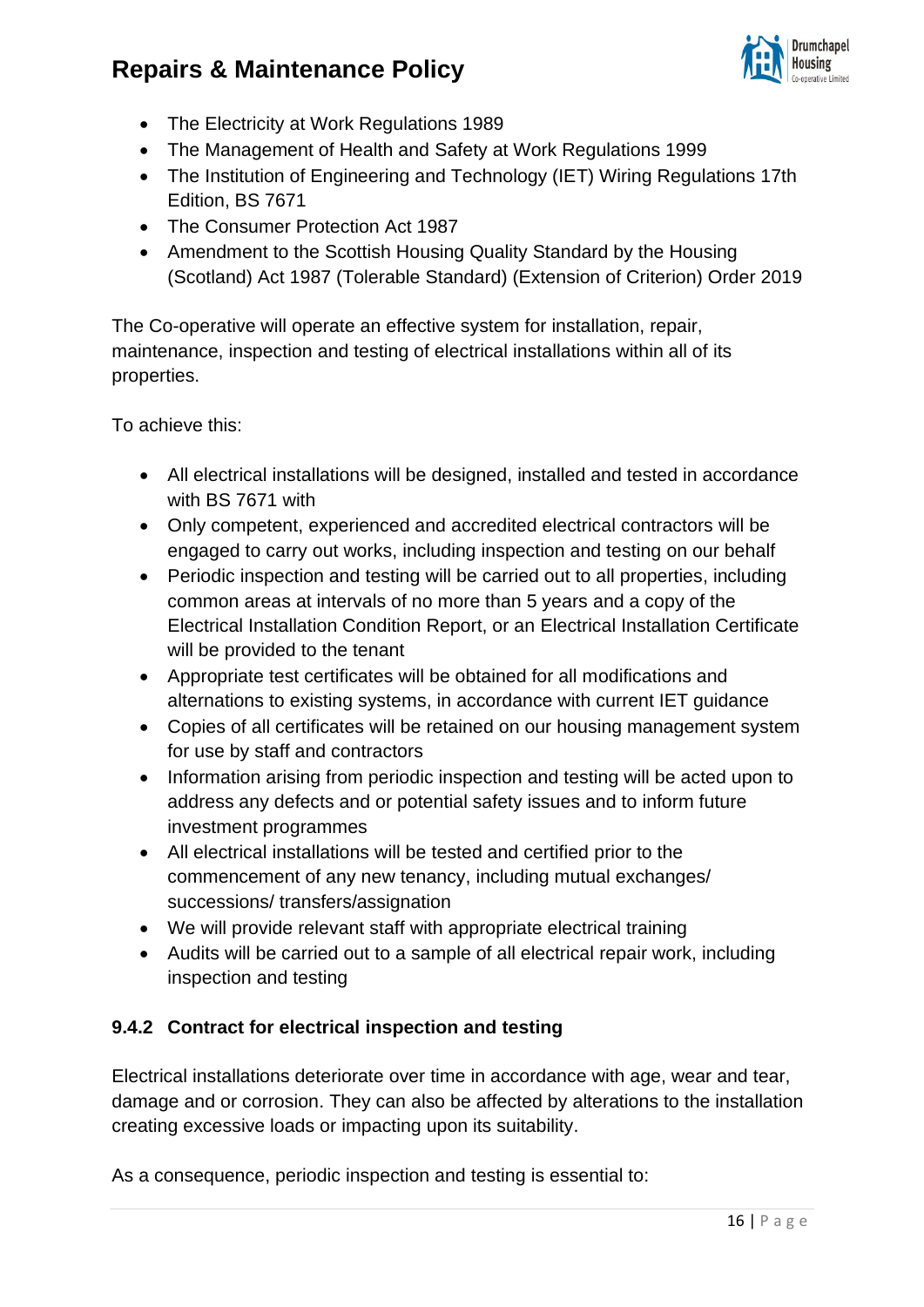

- Ensure safety of persons against electric shock and burns
- Protect property from exposure to fire or heat, arising from a defect
- Ensure that the installation is not damaged or deteriorated, impairing safety
- Identify noncompliance with the current building standards (BS 7671) or defects which could create a danger

To achieve this the Co-operative will engage a suitably experienced and accredited contractor to carry out periodic inspection and testing to all of it's properties. To comply with our legislative requirements, inspection and testing will be carried out to all properties, including common areas, at intervals of no more than 5-years.

Systems designed to ensure fire safety within buildings will be subject to more frequent testing in accordance with BS 5839.

### **9.4.3 Defects**

The contractor will identify any defects on the Electrical Installation Condition Report. Defects are categorised as:

- *'Danger present'-* if any aspect of the system creates a danger, immediate remedial action is required to make the installation safe i.e. switching off or isolating the affected parts until an effective repair can be carried out
- *'Potentially dangerous'* if any aspect of the system is deemed to be potentially dangerous, remedial action should be carried out as a matter of urgency to eliminate the source of the potential danger
- *'Improvement recommended'–* where there is no danger or potential danger but an improvement is recommended to enhance the safety of the installation, this will be used to inform the Co-operative's planned maintenance programme and could result in planned upgraded works being brought forward.

### **9.4.4 Changes to tenancy**

Periodic inspection and testing will be carried out to all void properties, prior to the new tenant moving.

This process will also apply where voluntary transfers, such as, mutual exchanges, successions, transfers, or assignations take place. This will not apply when there is a transfer from a single tenancy to a joint tenancy or vice versa.

#### **9.4.5 New installations**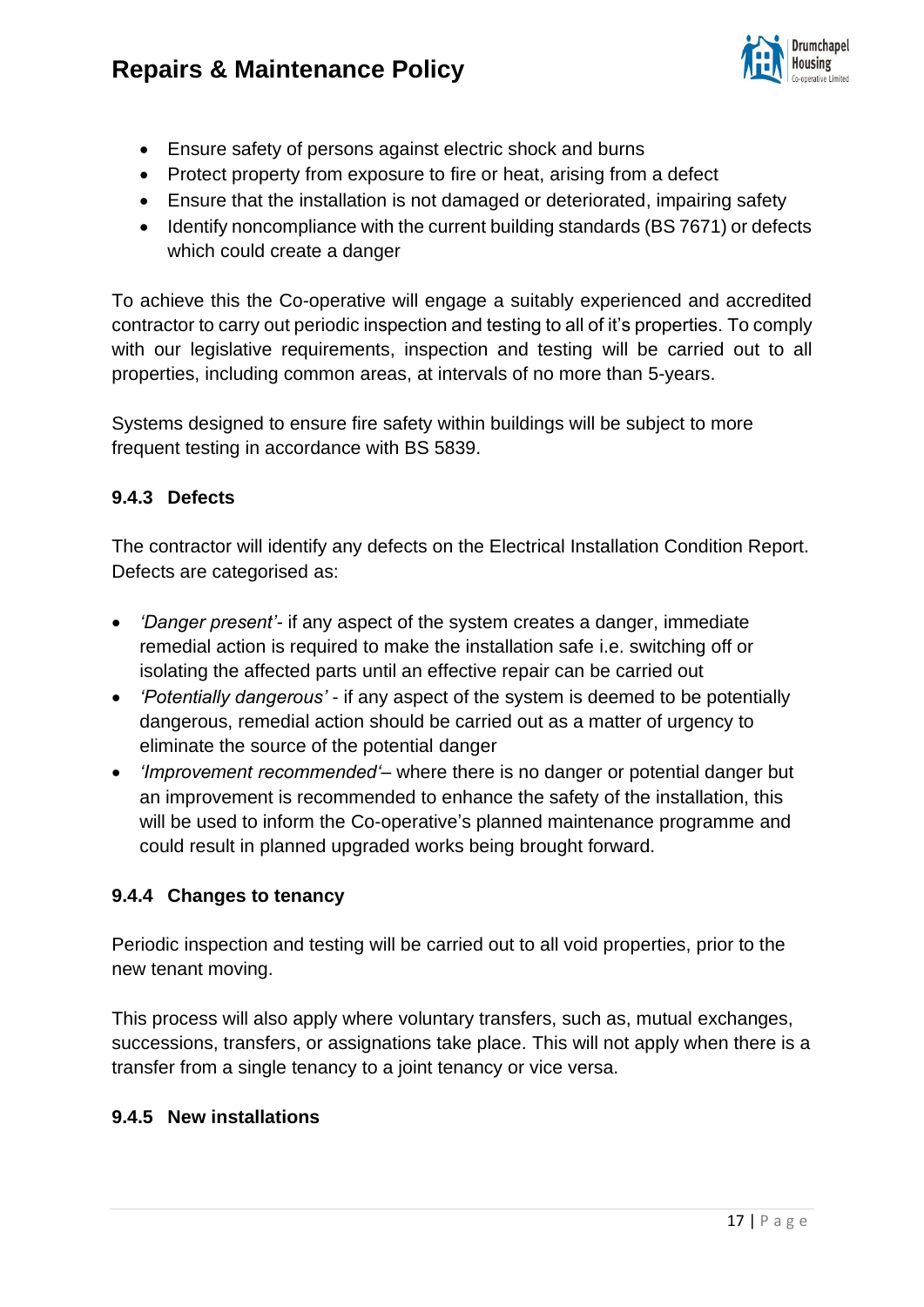

In the case of new electrical systems (i.e. a complete rewire or new build) periodic electrical testing will commence after 10 years from the date of the initial Electrical Installation Certificate, unless a change in tenancy occurs. Thereafter, periodic electrical testing will progress every 5 years.

### **9.4.6 No access**

The Co-operative's contractor and staff will take all reasonable measures to facilitate access, for periodic inspection and testing. However, where the tenant does not provide access for this purpose, forced access may prove necessary. Forced access will be utilised as a last resort and only after all other measures have been exhausted. Where this becomes necessary, tenants will be provided with at least 24 hours' notice.

### **9.4.7 Quality control**

For quality purposes, the Co-operative will appoint a suitably qualified and competent contractor to carry out independent quality audits to a 10% sample of all electrical repair work, including inspection and testing.

#### **9.4.8 Keeping tenants Informed**

To keep tenants informed, we will provide at least 2 electrical safety articles per year within our tenant's newsletter. Information will also be available on our website to:

- Highlight potential risks within the home
- Provide guidance on how to avoid or reduce risk relating to the use of electricity and appliances
- Help identify warning signs that there could be a problem
- Provide guidance on repair reporting
- Advise of steps to take in the event of an emergency

#### **9.4.9 Portable appliance testing**

Where the co-operative provides electrical equipment, either for use in communal areas or as part of furnished tenancies, portable appliance testing will be carried out every twelve months and all appliances labelled appropriately.

### **10. Planned maintenance**

To ensure that the Co-operative's housing stock is properly maintained and that we meet our legislative requirements in relation to the Scottish Housing Quality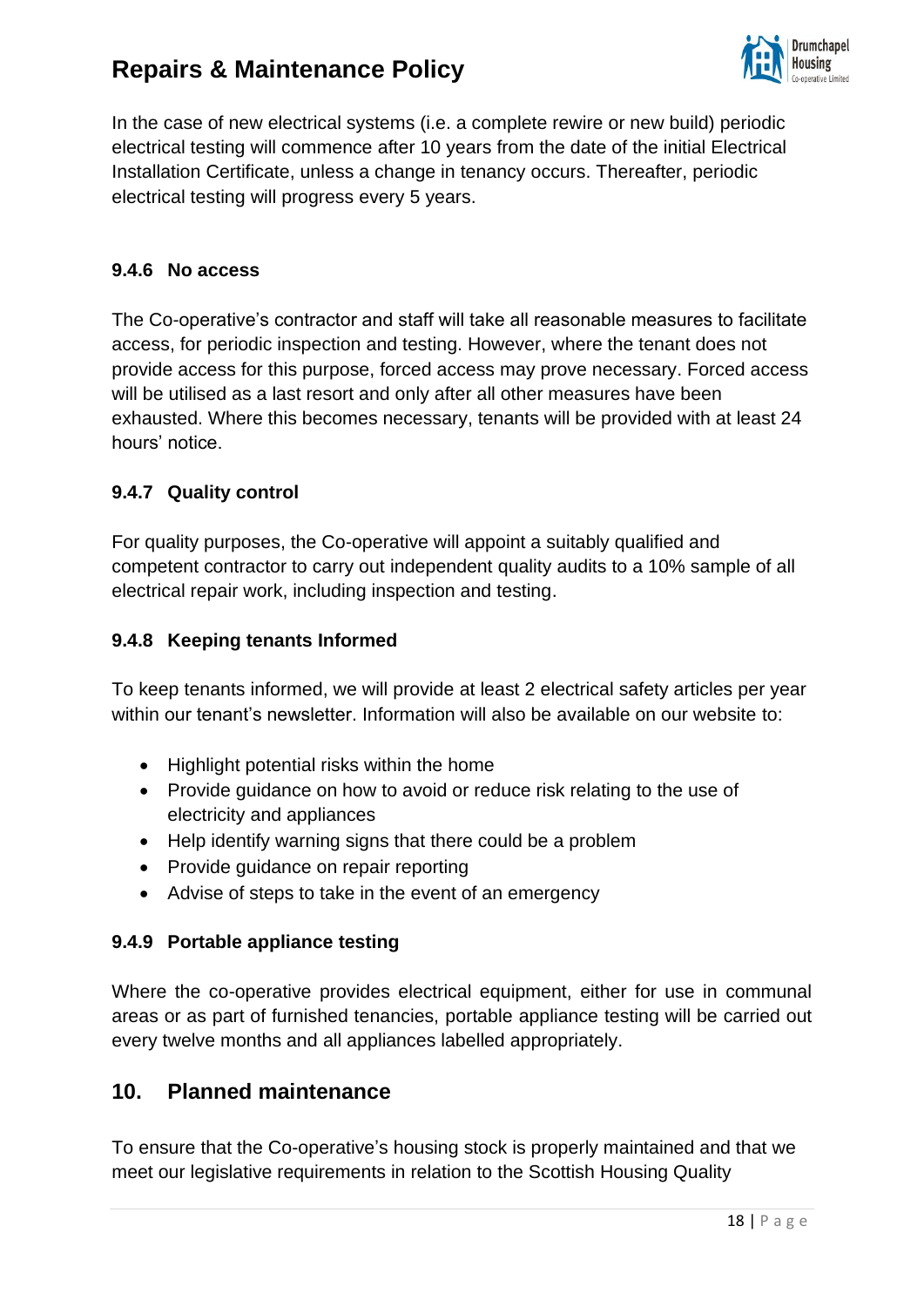

Standard (SHQS) and Energy Efficiency Standard for Social Housing (EESSH), internal and external components are assessed on a regular basis and replaced in accordance with their condition and anticipated lifespan.

The SHQS is the principle measure of housing quality in Scotland and is measured against 5 broad areas with 55 separate elements. To achieve these standards all properties must:

- Meet the tolerable standard
- Be free from serious disrepair
- Be energy efficient
- Have modern facilities and services
- Be healthy, safe and secure

An extract from A Tenant's Guide to the Scottish Housing Quality Standard is attached Appendix 2.

The EESSH sets the minimum energy efficiency standard for social housing and all of the Cooperative's properties must achieve this standard by December 2020 and beyond this, the Co-operative will need to plan towards achieving the ambitious targets and milestones associated with EESSH2.Typical improvements that help to achieve this include:

- Topping up loft or floor insulation
- Installing cavity or external wall insulation
- Improving heating controls
- Installing high efficiency boilers
- Renewing heating systems
- Installing low energy lighting

The Co-operative appoints specialist consultants to carry out stock condition surveys to a proportion of its stock, typically 20% every 3 years. The results are combined with existing stock information to inform the Co-operative's Business Plan and develop planned maintenance programmes. Programmes will generally align with assumed component replacement lifespans and are developed on a 5-year basis.

The table below illustrates assumed component lifespans for key elements:

| Component               | Lifespan - Years |
|-------------------------|------------------|
| Kitchen                 | 20               |
| Bathroom                | 25               |
| <b>Boiler</b>           | 15               |
| Pipe work and radiators | 30               |
| Rewiring                | 30               |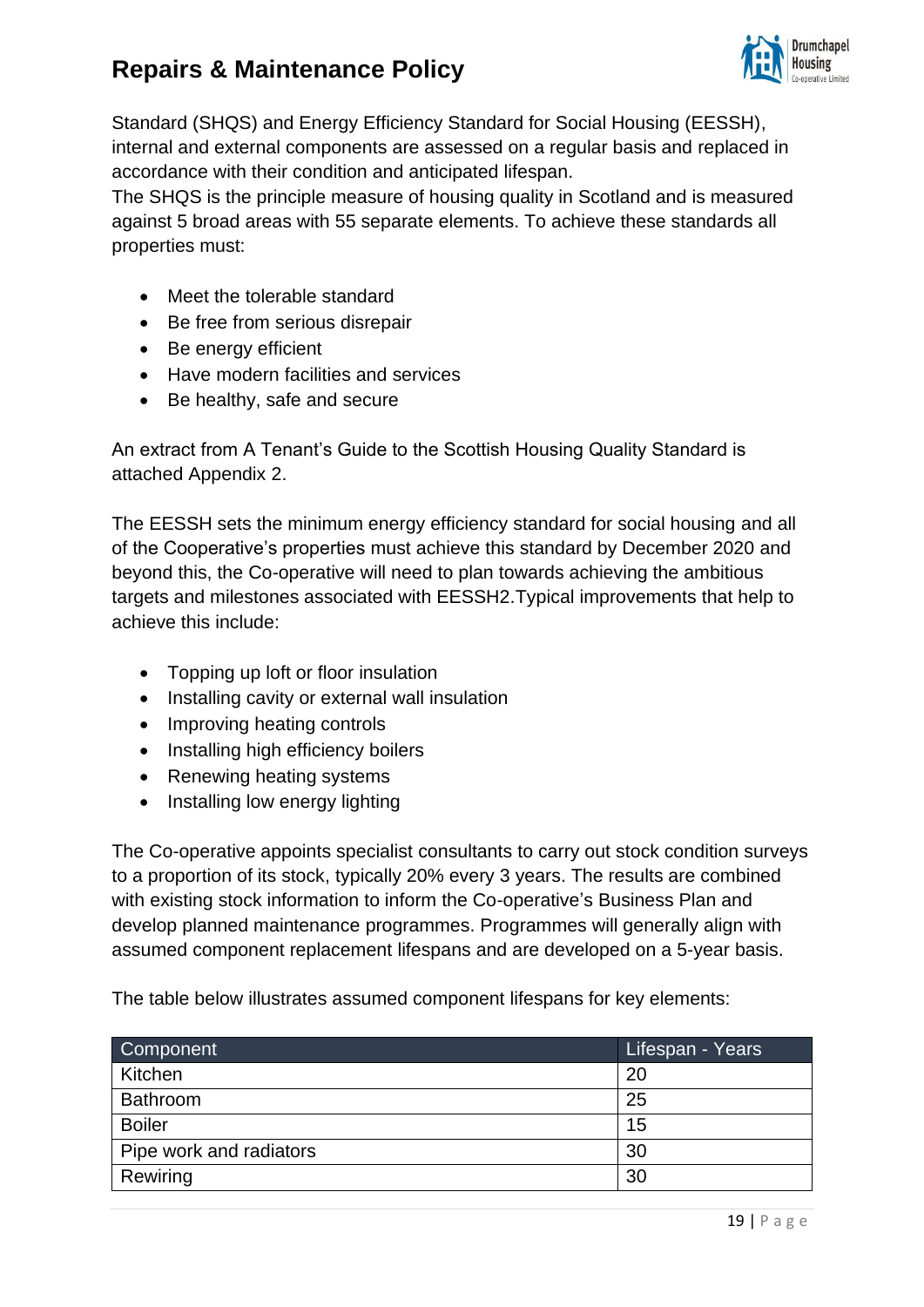

| Windows               | 30 |
|-----------------------|----|
| <b>External doors</b> | 25 |
| Door entry systems    | 15 |
| Roofs                 | 60 |

### **11. Alterations and improvements**

The Co-operative has a duty of care to ensure that its properties are safe, secure and adequately maintained. Where alterations or improvements are carried out by tenants, the Co-operative must ensure that the works are carried out safely, comply with legislation and do not adversely affect the structure, fabric, aesthetics or amenity of the property.

The Co-operative will not unreasonably withhold permission unless it is felt that the work will:

- Contravene building regulations
- Be detrimental to the property or the Co-operative by:
	- o Negatively impacting upon the value of the property
	- o Adversely affecting demand or future letting
	- $\circ$  Reducing the size of the property or its facilities
	- o Creating an unreasonable future expense or liability

#### **11.1 Requesting permission**

Any tenant wishing to make alterations or improvements to their home must first obtain written permission from the Co-operative, using the standard alteration and improvements form. This will provide details of the scope and nature of the proposed alterations including:

- Full description of the proposed work
- Details of contractors who will carry out the works
- Copies of contractor's insurance, where appropriate
- Verification of the competency or qualifications of contractors undertaking alterations to gas, electric or water installations
- Estimated value of the work
- Estimated start and completion date of work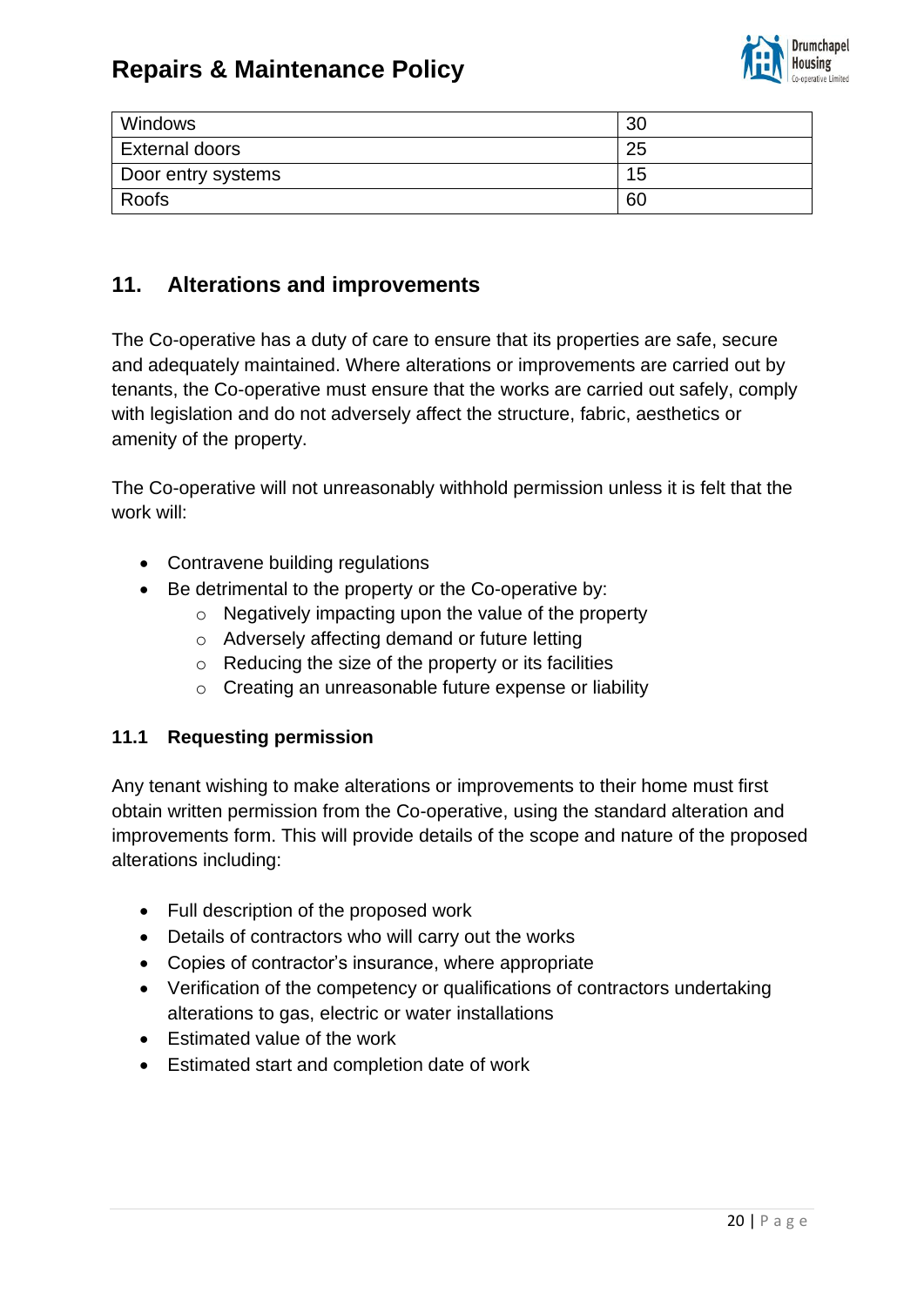

### **11.2 Communicating the decision**

The Co-operative aims to respond to all requests for alterations, in writing, within 28 days.

Where permission is granted, the letter will state any conditions attached to the permission and, advise if the alteration is eligible for compensation at the end of tenancy.

Where permission is refused, the letter will state the grounds for refusal.

Copies of applications and decisions will be retained within the tenants personal file and this will be used to determine compensation levels, where applicable.

### **11.3 Inspecting alterations and improvements**

As part of the approval process maintenance staff may require inspect the completed work, to ensure that it has been carried out correctly and as originally described.

Where work has not been carried out in a professional manner or as requested in the application, the Co-operative reserves the right to have the property reinstated to its original condition.

#### **11.4 Right to compensation**

Under the Housing (Scotland) Act 2001 tenants may be entitled to claim compensation for improvements that they have carried out to the property, when their tenancy ends. This will only apply where they received written approval for the alterations to take place and in relation to specific alterations or improvements.

The following alterations or improvements may be considered for compensation:

- A bath or shower;
- Cavity wall insulation
- Sound insulation;
- Double glazing, replacement external windows or fitting secondary glazing;
- Draught proofing external doors or windows;
- Pipes, water tanks or cylinders;
- A kitchen sink;
- Loft insulation;
- Rewiring, providing power or lighting, or adding other electrical fixtures (including smoke detectors);
- Security measures other than burglar alarms;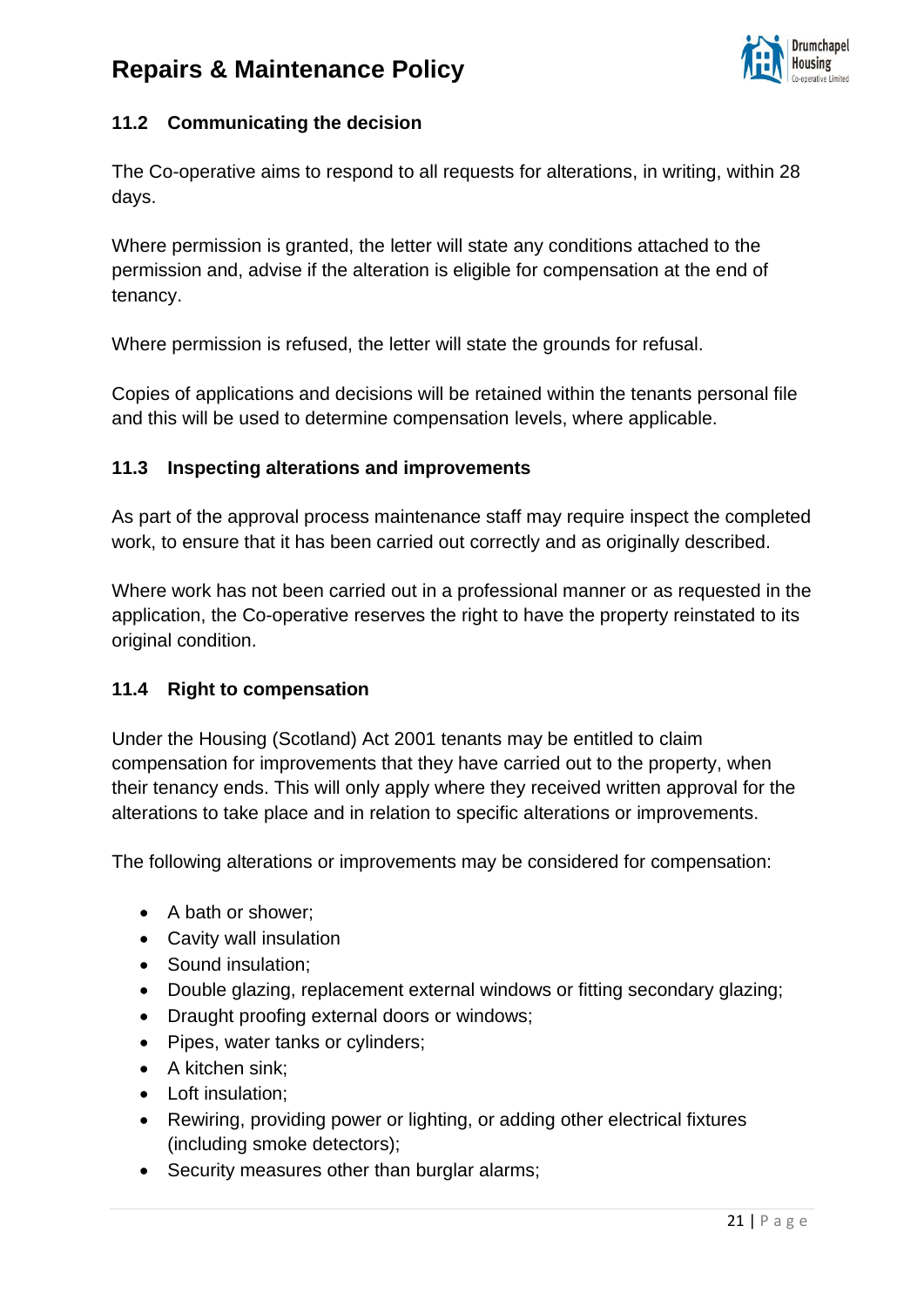

- Space or water heating;
- Storage cupboards in a kitchen or bathroom:
- Thermostatic radiator valves;
- A wash hand basin;
- A toilet;
- A work surface for preparing food;
- Mechanical ventilation in bathrooms and kitchens.

The level of compensation is based upon the initial cost of the work and takes account of depreciation in relation to the age and condition of the alteration when the property is vacated.

The maximum compensation that may be awarded is £4,000 but where the assessment is less than £100 no compensation will be paid. If the applicant owes the Co-operative monies at the end of the tenancy these may be deducted from any compensation due. To qualify for compensation, applications must be made within 28 days before or 21 days after the tenancy comes to an end.

### **11.5 Alterations carried out without permission**

Where improvements or alterations have been carried out without seeking permission, the Co-operative will take a reasonable and considered approach, in relation to the following potential options:

- Grant retrospective permission or permission subject to additional conditions
- Instruct the tenant to reinstate the property to its original condition and make good defects.
- In extreme situations legal proceedings may become necessary

Where permission is granted retrospectively, tenants will not have a right to compensation at the end of their tenancy.

### **12. Decoration allowances**

In accordance with the Co-operative's tenancy agreement, decoration is the responsibility of tenant's. In certain circumstances, however, a decoration allowance may be provided by the Co-operative to assist tenants with the cost of decoration.

A decoration allowance may be awarded in the following circumstances:

• *Following response repair work -* where the execution of essential repair works results in extensive damage to décor, including partially stripped rooms or badly torn wallpaper. This excludes damage that has arisen, due to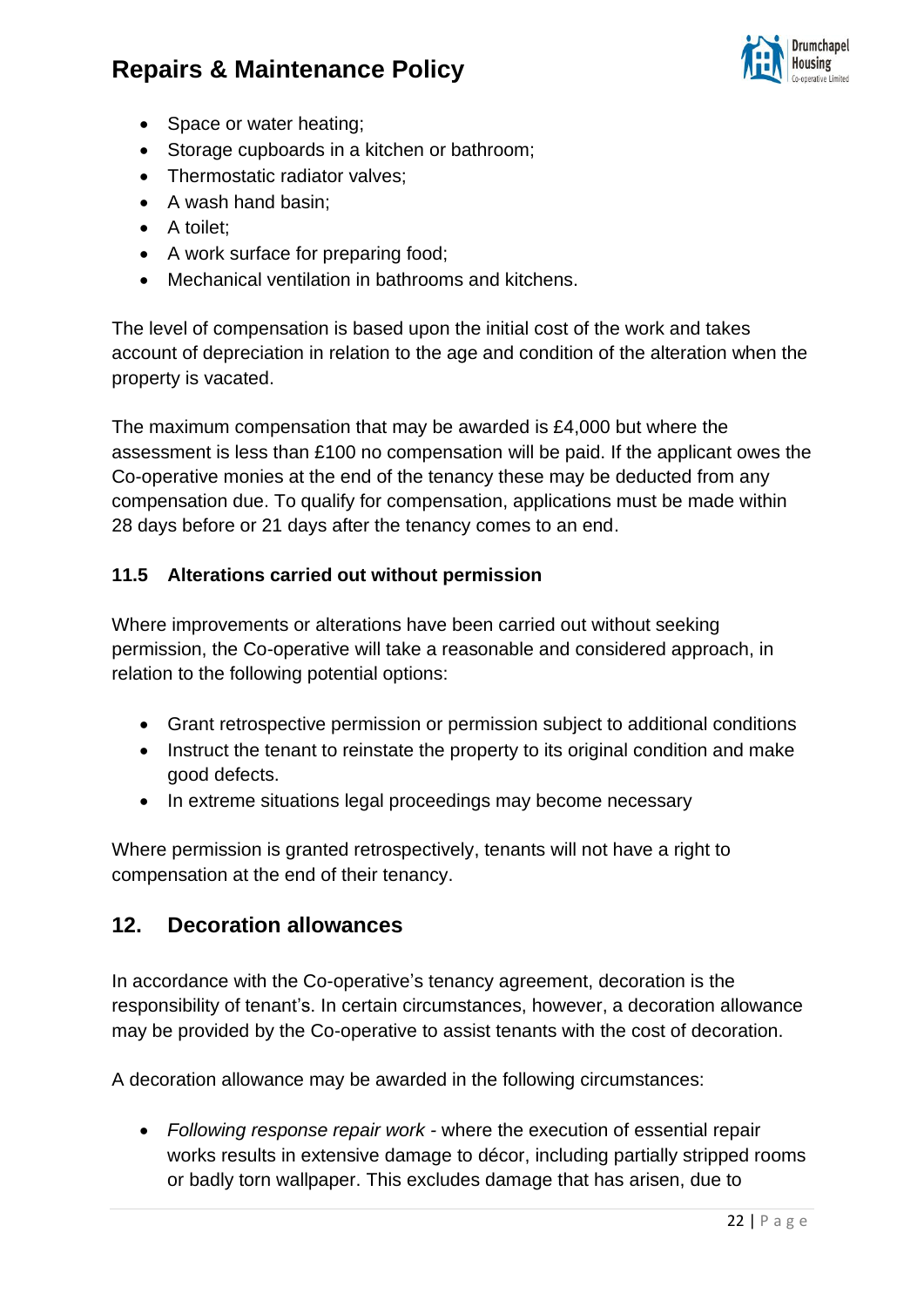

incidents that tenants should be insured for i.e. due to leaks, floods or accidental damage.

- *Allocation of a house -* where the décor in a property is deemed to be poor and the provision of a decoration allowance will make the difference between a prospective tenant taking or refusing the property.
- *Planned maintenance and improvements -* where planned maintenance or improvement work carried out by the Co-operative results in unavoidable and extensive damage to décor.

| Standard                        | Amount | <b>Description</b>        |
|---------------------------------|--------|---------------------------|
| <b>Minor Decoration</b>         | £60    | 1 room requiring décor    |
| <b>Medium Decoration</b>        | £120   | 2 rooms requiring décor   |
| <b>Major Decoration</b>         | £200   | decor required throughout |
| <b>Major Decoration (Large)</b> | £240   | Poor décor throughout,    |
| Property)                       |        | including stairway        |

Decoration allowance amounts are as follows:

All decoration allowances will be issued in the form of B & Q gift cards that can be redeemed by tenants to purchase goods and materials.

### **13. Medical adaptations**

The Co-operative recognises that changes take place within households through age, ill health, disability or impairment and is committed to ensuring that its housing stock meets tenant's future needs. To achieve this, a range of factors will be considered, including:

- Future housing design and provision where development is taking place
- Integrating adaptations into major upgrading and improvement programmes
- Consideration of housing options to make the best use of adapted properties
- Carrying out medical adaptations to tenant's homes

The Co-operative is committed to ensuring that it's properties meet the changing needs of tenants and their families and where practical, will carry out medical adaptations that allow tenants to live independently within their own home. The extent of adaptation work that is carried out will be dependent upon the annual budget and funding that is available from Glasgow City Council.

#### **13.1 Aims and objectives**

The Co-operative's aims and objectives in relation to medical adaptations, include: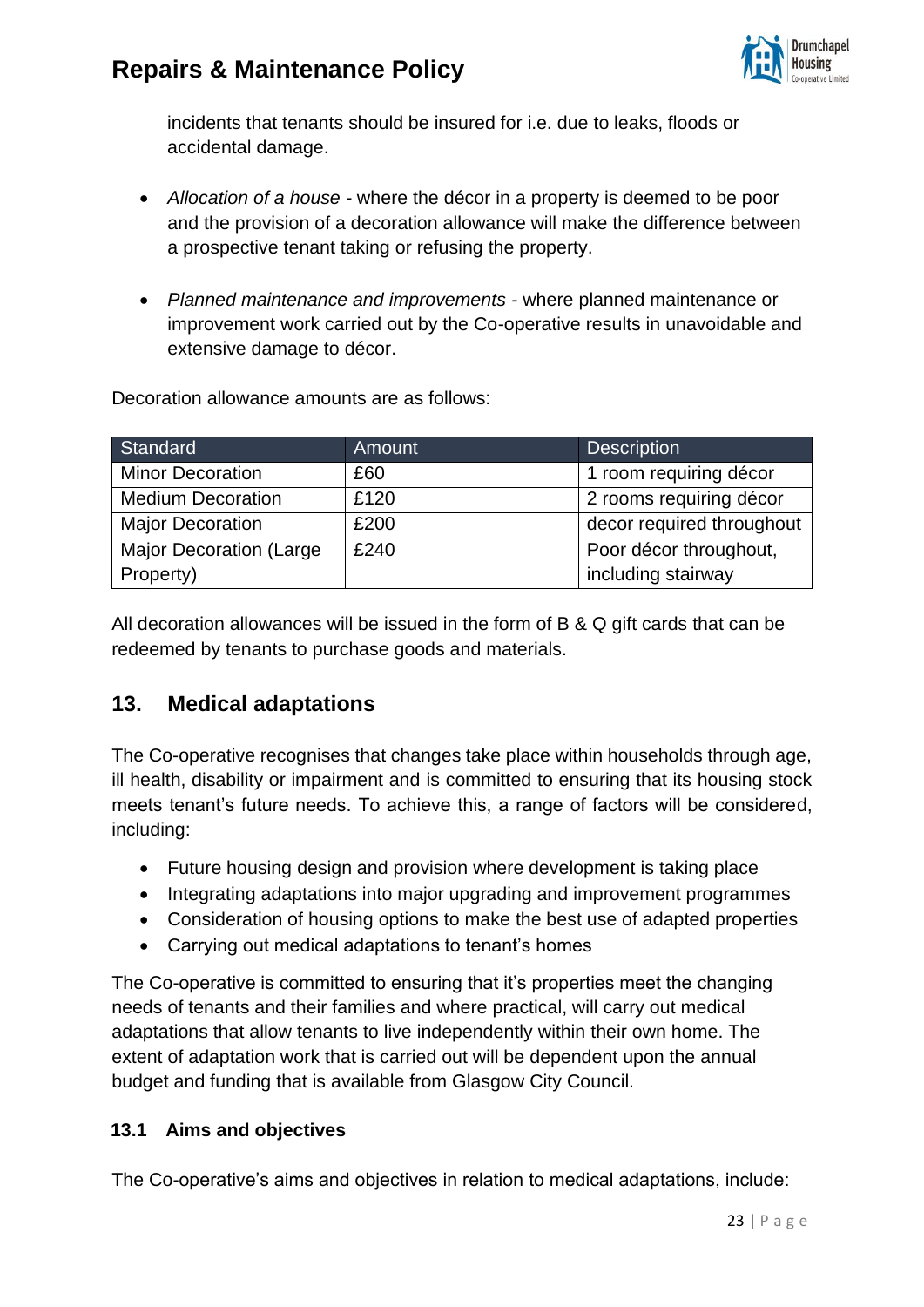

- To support tenant's independence, privacy and dignity by adapting their own home or another suitable property to meet their needs
- Ensure that information is available in relation to adaptations and access to the service
- Ensure effective, person centred outcomes by liaising closely with Glasgow City Health and Social Care Partnership, the individual, their family and carers
- Consider alternative housing options, where properties are unsuitable to meet an individual's future need, to ensure long term solutions and best use of available stock
- Ensure that adaptations are carried as quickly as possible
- Ensure that adaptations are attractive and designed in such a way to be appealing and practical for future tenants
- Ensure that equipment is properly maintained
- Make the best use of existing, adapted properties when they become vacant
- Achieve value for money when carrying out adaptations and seek additional funding where demand exceeds expectations
- Provide limited budgetary assistance to carry out minor adaptations and contribute to major adaptations, where grant funding is exhausted

### **13.2 Funding adaptations**

The Co-operative receives annual grant funding from Glasgow City Council to carry out major adaptation work within its stock. Funding is generally based upon the previous years' expenditure, together with any outstanding requirements, however, funding levels are not always sufficient to meet demand.

In circumstances where the cost of adaptations exceeds grant funding, the Cooperative will seek additional funding from Glasgow City Council to accommodate the work. Where additional funding is not available, the co-operative will:

- Utilise a limited, additional budget, established to assist those in greatest need
- Consider transferring funds from the maintenance budget, where an underspend has been projected

Where funding is exhausted, and the Co-operative is unable to undertake further adaptation work, applicants will be added to a waiting list for adaptations and works will be progressed when funds become available.

The Co-operative will endeavor to keep tenants informed at all stages of the adaptations process.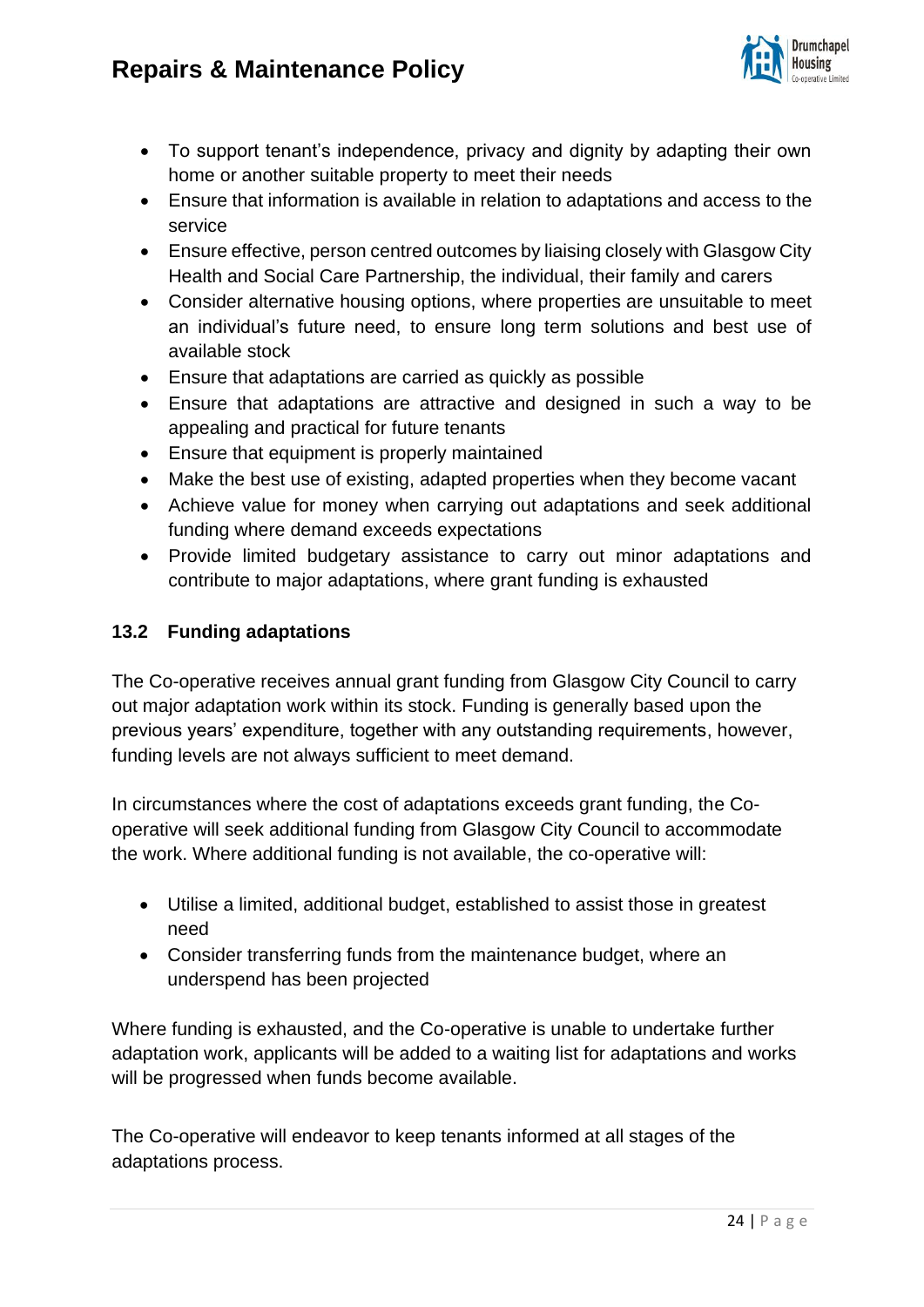

### **13.3 Assessment and referral process**

Major medical adaptations will be progressed where the Co-operative receives a referral for a medical adaptation from the Occupational Therapy Department of the Health and Social Care Partnership. The referral is based upon an assessment of a tenant or households individual need and ensures that optimum solutions are achieved to support them in their home.

In certain circumstances carrying out major adaptations to a property will not offer the best solution. This may arise where:

- The individual is seeking alternative accommodation
- The individual's needs are likely to change in the short term and the property will no longer be suitable
- The layout or characteristics of a property is such that it cannot be readily adapted to meet the individual's future needs

Where this situation arises, a case conference will progress, involving all parties, including the tenant, their family and or carers to ensure optimum outcomes and the best use of available resources. This may include wider considerations, such as:

- Moving to a suitable property that has already been adapted
- Moving to an alternative suitable property that can be adapted to meet their future needs

#### **13.4 Types of adaptations**

The Co-operative is responsible for carrying out permanent adaptations. These vary in size and expense and can be divided into 2 broad categories:

- 1) *Minor Adaptations:*
	- Installing lever taps
	- Installing non-slip flooring
	- Installing grab rails
- 2) *Major Adaptations:*
	- Installing level access showers
	- Installing wet floor areas
	- Installing permanent access ramps
	- Installing handrails (internal and external)
	- Altering door widths for wheelchair users
	- Installing adapted kitchens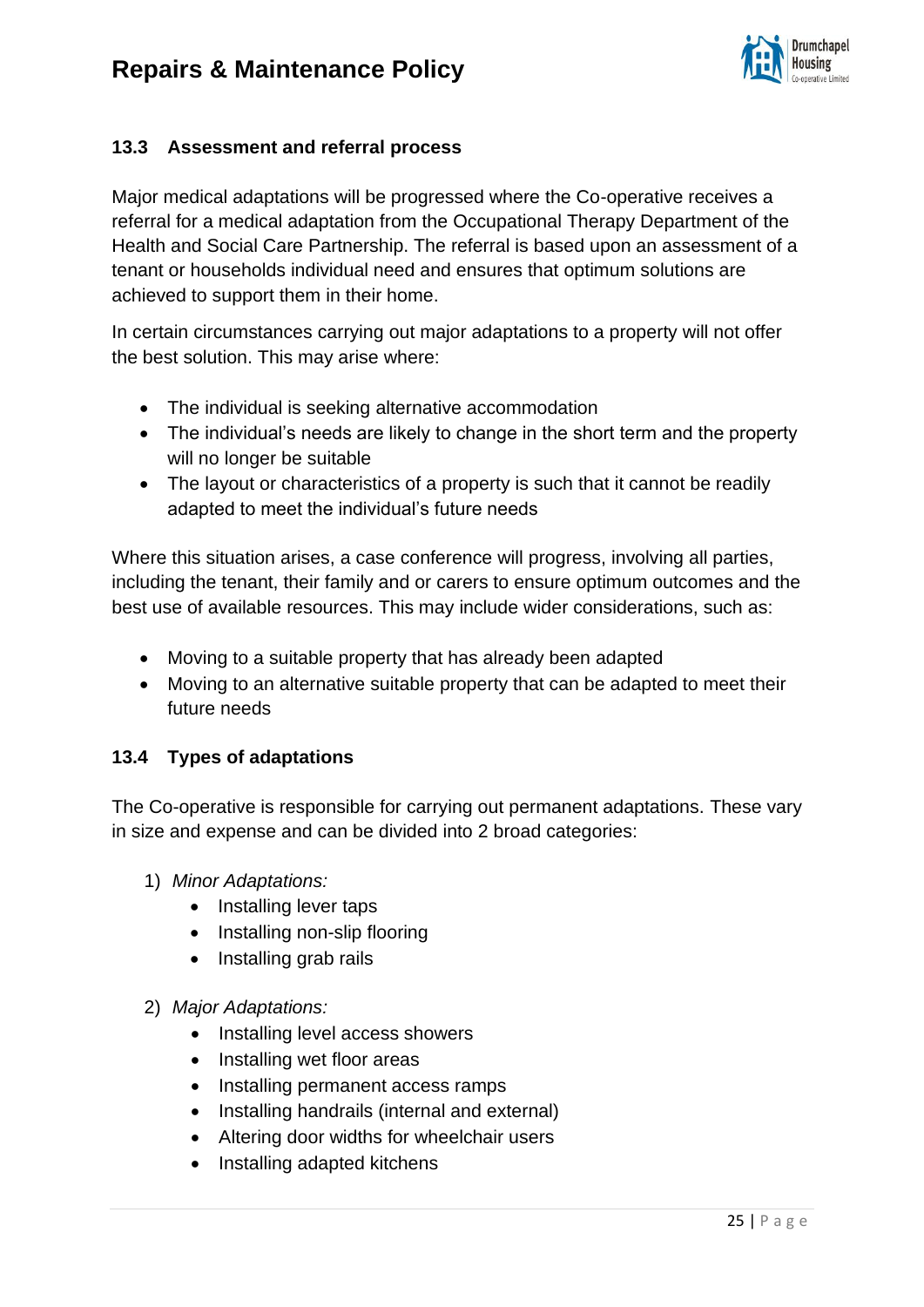

• Altering the height of electrical sockets and light switches

The Health and Social Care Partnership is responsible for the provision of temporary adaptations, including:

- Specialist bath equipment
- Raised toilet seats
- Stair/bath lifts
- Removable ramps
- Mobility aids

### **13.5 Allocation of adapted properties**

Where an adapted property is vacated, the Co-operative will always endeavour to allocate it to a household that will benefit from the adaptation.

If this proves unsuccessful, we will attempt to let the property to a household that will accept the adaptation and will only remove adaptations as a last resort. However, to help prevent this situation occurring, we will try to ensure that adaptations are carried out in suitable properties and to a standard and specification that makes them appealing to new tenants.

### **14. Void management**

The Co-operative has a separate Void management policy. The policy ensures that void works are carried out effectively and that properties let to new tenants meet the Co-operative's re-let standard. The re-let standard is attached - Appendix 3.

### **15. Legionella**

The Co-operative has a separate policy concerning the control of legionella. This details the management arrangements that are in place to comply with legislation and control legionella bacteria within our properties water systems. Some of the actions taken to control risk include:

- Replacing cold water storage tanks in favour of a direct cold-water supply eliminating risk
- Inspect and clean/treat cold water storage tanks, hot water cylinders and thermostatic mixer valves (where present) to ensure that conditions do not favour the growth of legionella bacteria and or other microorganisms
- Where possible, ensure that hot water is circulated at temperatures above 60°C to prevent the growth of legionella bacteria or introduce additional control measures to manage the risk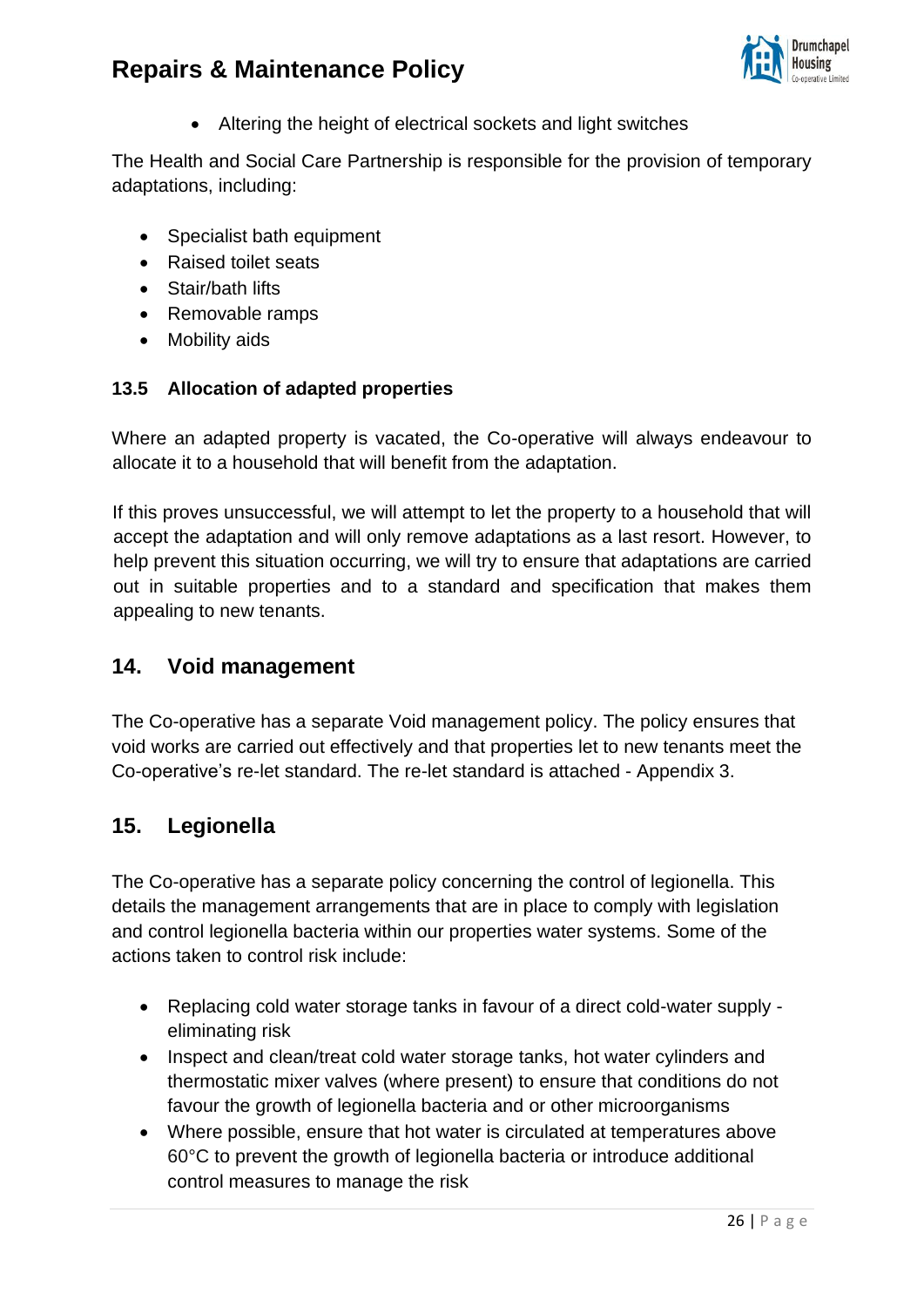

- Identify and remove redundant pipework
- Flush out systems where water is not regularly in use, i.e. prior to letting void properties
- Controlling the release of water spray from outlets
- Provide regular information to tenants, in relation to legionella and steps to take to reduce risk i.e. clean showers heads and regularly flush outlets which are not in everyday use

### **16. Management of asbestos**

The Co-operative has a separate Asbestos management policy, which details the steps taken to ensure that the Co-operative complies with its legislative requirements in relation to the management of asbestos within its properties.

### **17. Construction design and management (CDM) regulations**

The Co-operative has a separate, Construction design and management regulations policy, to ensure compliance with legislative requirements and that health and safety is managed effectively throughout the construction process.

The regulations govern the management of health, safety and welfare for construction projects, specifying key roles and duties.

Key principles relate to:

- Managing the risks by applying the general principles of prevention:
	- o Avoid risks where possible
	- o Evaluate those risks that cannot be avoided
	- o Put in place proportionate measures that control them at source.
- Appointing the right people and organisations at the right time
- Making sure everyone has the information, instruction, training and supervision they need to carry out their jobs in a way that secures health and safety
- Duty holders co-operating and communicating with each other and coordinating their work
- Consulting workers and engaging with them to promote and develop effective measures to secure health, safety and welfare.

Key roles and duties are detailed in the following table: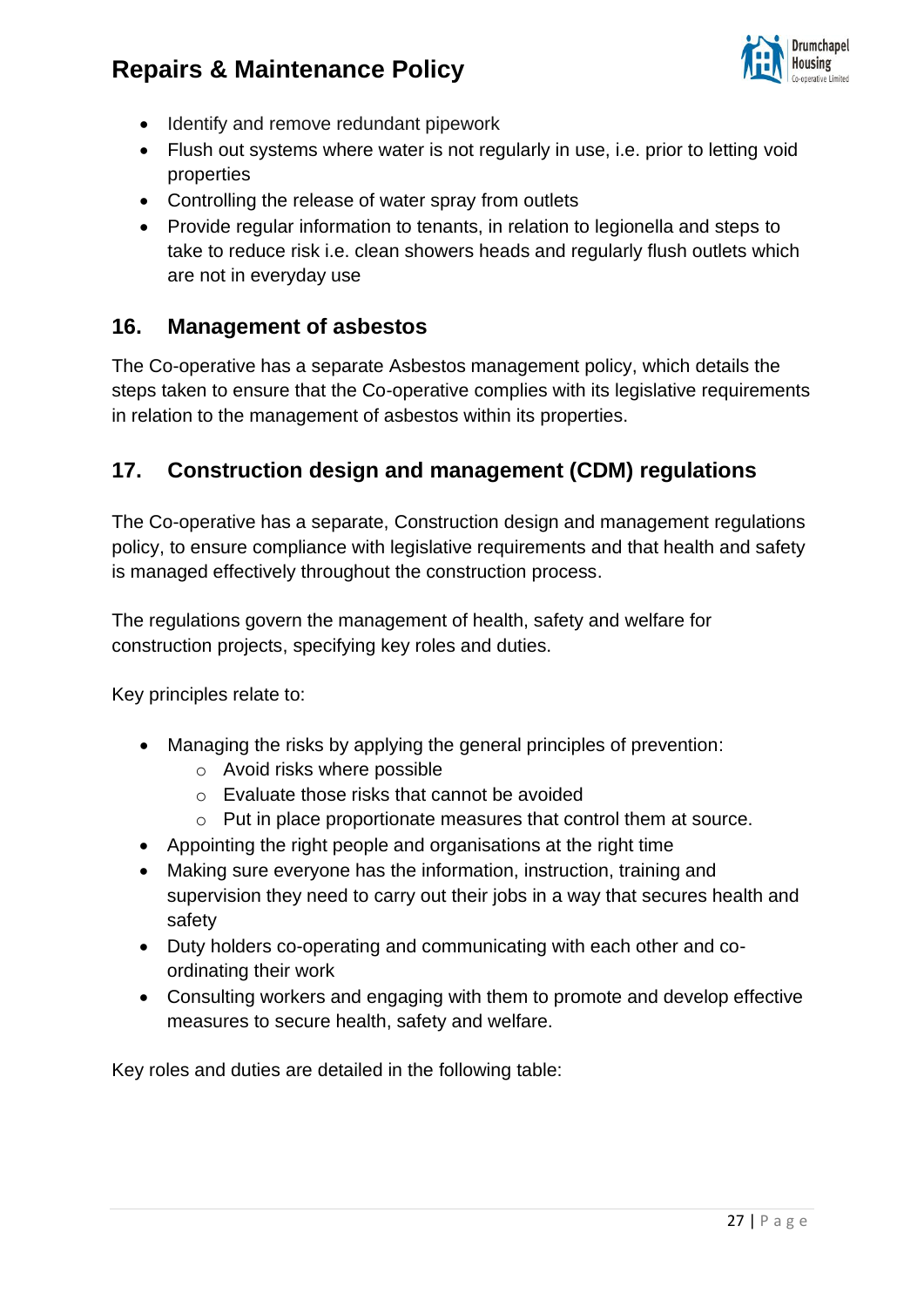



| CDM duty holders                                                                                                                                                                                                                                                  | Summary of role/main duties                                                                                                                                                                                                                                                                                                                                                                                                                                                    |
|-------------------------------------------------------------------------------------------------------------------------------------------------------------------------------------------------------------------------------------------------------------------|--------------------------------------------------------------------------------------------------------------------------------------------------------------------------------------------------------------------------------------------------------------------------------------------------------------------------------------------------------------------------------------------------------------------------------------------------------------------------------|
| <b>Clients</b> are<br>organisations or<br>individuals for whom a<br>construction project is<br>carried out.                                                                                                                                                       | Make suitable arrangements for managing a project.<br>This includes making sure:<br>other duty holders are appointed<br>sufficient time and resources are allocated<br>Make sure:<br>relevant information is prepared and provided to<br>other duty holders<br>the principal designer and principal contractor<br>$\bullet$<br>carry out their duties<br>welfare facilities are provided.                                                                                      |
| Designers are those,<br>who as part of a<br>business, prepare or<br>modify designs for a<br>building, product or<br>system relating to<br>construction work.                                                                                                      | When preparing or modifying designs, to eliminate,<br>reduce or control foreseeable risks that may arise<br>during:<br>construction<br>the maintenance and use of a building once it is<br>$\bullet$<br>built. Provide information to other members of<br>the project team to help them fulfil their duties                                                                                                                                                                    |
| <b>Principal designers</b><br>are designers appointed<br>by the client in projects<br>involving more than one<br>contractor. They can be<br>an organisation or an<br>individual with sufficient<br>knowledge, experience<br>and ability to carry out<br>the role. | Plan, manage, monitor and co-ordinate health and<br>safety in the pre-construction phase of a project.<br>This includes:<br>identifying, eliminating or controlling foreseeable<br>risks<br>ensuring designers carry out their duties.<br>Prepare and provide relevant information to other duty<br>holders.<br>Provide relevant information to the principal contractor<br>to help them plan, manage, monitor and co-ordinate<br>health and safety in the construction phase. |
| <b>Principal contractors</b><br>are contractors<br>appointed by the client<br>to co-ordinate the<br>construction phase of a                                                                                                                                       | Plan, manage, monitor and co-ordinate health and<br>safety in the construction phase of a project. This<br>includes:<br>liaising with the client and principal designer<br>preparing the construction phase plan                                                                                                                                                                                                                                                               |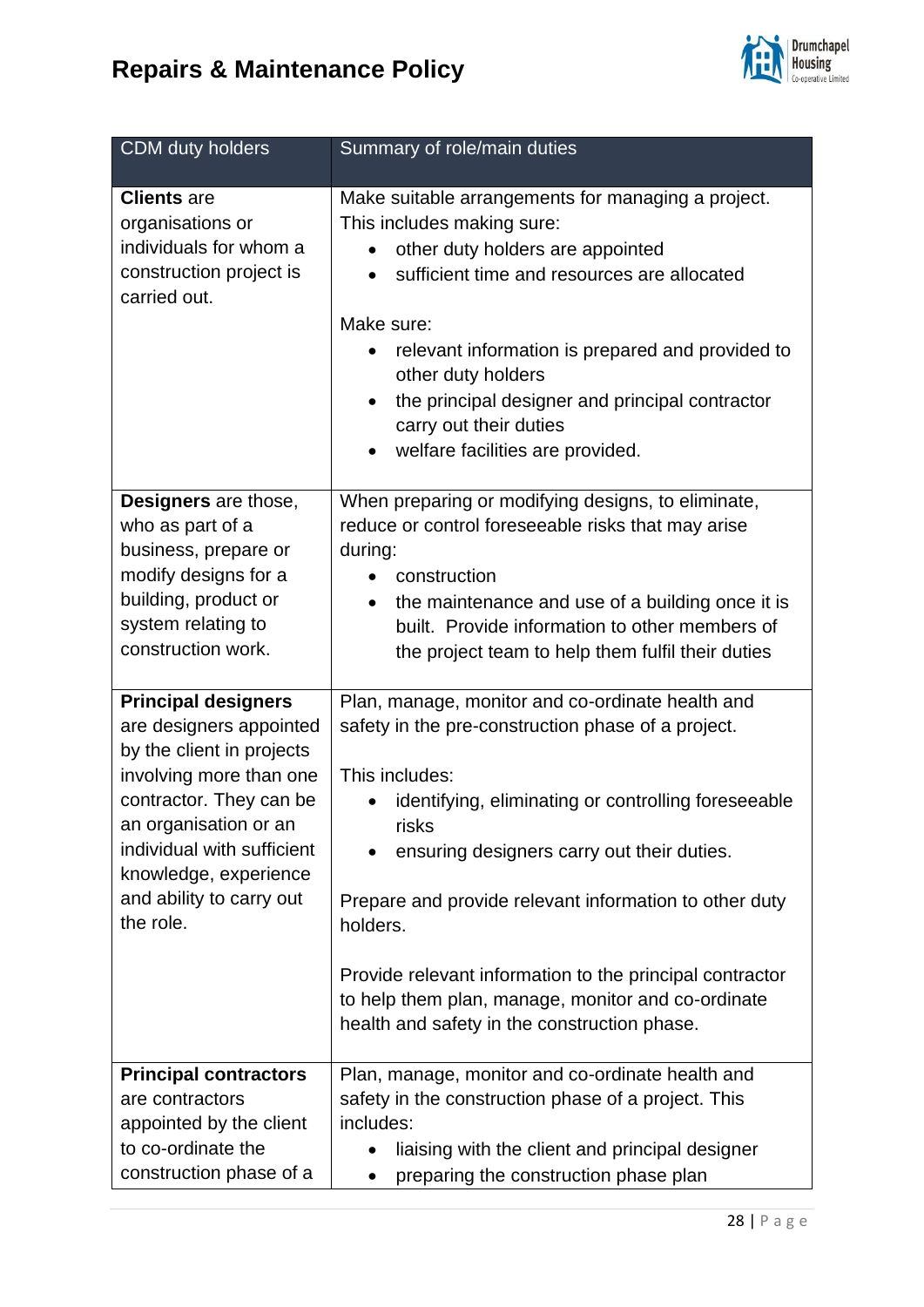

| project where it involves<br>more than one<br>contractor.                                                          | organising co-operation between contractors and<br>٠<br>co-ordinating their work.<br>Ensure:<br>suitable site inductions are provided<br>reasonable steps are taken to prevent<br>٠<br>unauthorised access                                                                                                                                                                                     |
|--------------------------------------------------------------------------------------------------------------------|------------------------------------------------------------------------------------------------------------------------------------------------------------------------------------------------------------------------------------------------------------------------------------------------------------------------------------------------------------------------------------------------|
|                                                                                                                    | workers are consulted and engaged in securing<br>$\bullet$<br>their health and safety<br>welfare facilities are provided<br>$\bullet$                                                                                                                                                                                                                                                          |
| <b>Contractors</b> are those<br>who do the actual<br>construction work and<br>can be either an                     | Plan, manage and monitor construction work under their<br>control so that it is carried out without risks to health<br>and safety.                                                                                                                                                                                                                                                             |
| individual or a company.                                                                                           | For projects involving more than one contractor, co-<br>ordinate their activities with others in the project team -<br>in particular, comply with directions given to them by the<br>principal designer or principal contractor.                                                                                                                                                               |
|                                                                                                                    | For single-contractor projects, prepare a construction<br>phase plan.                                                                                                                                                                                                                                                                                                                          |
| <b>Workers</b> are the people<br>who work for or under<br>the control of<br>contractors on a<br>construction site. | They must:<br>be consulted about matters which affect their<br>health, safety and welfare<br>take care of their own health and safety and<br>others who may be affected by their actions<br>report anything they see which is likely to<br>endanger either their own or others' health and<br>safety<br>co-operate with their employer, fellow workers,<br>contractors and other duty holders. |

### **18. Procurement**

The Co-operative has a separate Procurement policy which sets out the principles that will be applied to all procurement activity. In doing so, it ensures that the acquisition of supplies, services and works are progressed in accordance with best practice, meeting legislative requirements and Business Plan Objectives.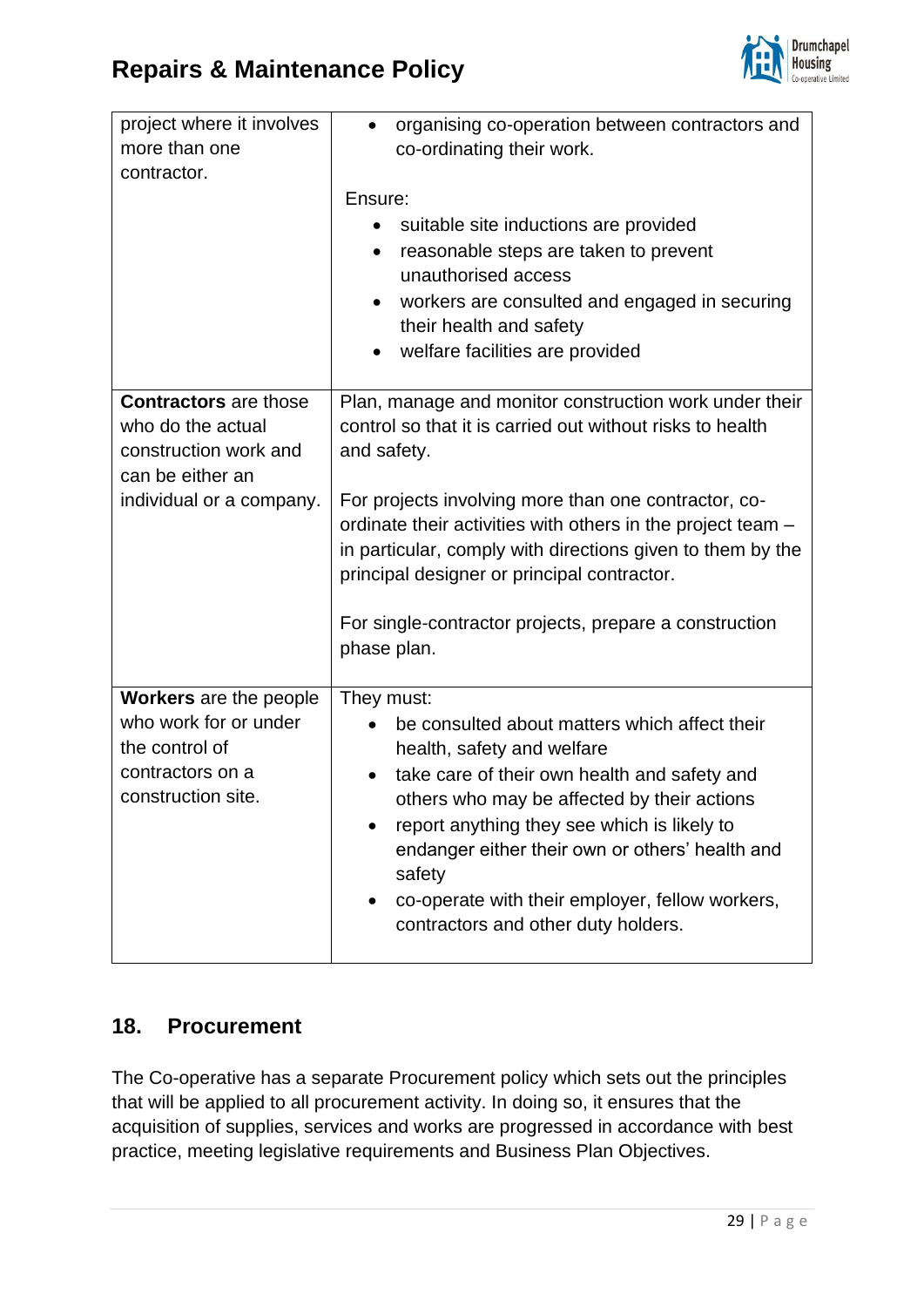

All procurement activities will be carried out in a fair, transparent and responsible manner.

The key aims of the policy are to:

- Comply with all relevant legislative requirements
- Work collaboratively to improve efficiencies and enhance value for money
- Ensure that all procurement is proportionate to the size and scale of the requirement
- Ensure best practice in procurement is applied consistently across the organisation
- Consider small and medium enterprises in the design of procurement activities
- Ensure sustainability is considered throughout our procurement activities
- Incorporate community benefits which positively impact upon the wider Drumchapel area
- Ensuring that there is a clear audit trail associated with the procurement of all contracts

### **19. Contractors**

All contractors will be appointed in accordance with the Co-operative's Procurement policy and will be required to comply with our contractors' code of conduct.

#### **19.1 Contractors' Code of Conduct**

Contractors must ensure that works are carried out in accordance with the Cooperative's core values and with minimum of disruption to tenants.

They are required to:

- Be appropriately dressed/wear designated uniforms
- Introduce themselves to the customer and show proof of identity
- Explain the nature and purpose of the job
- Behave in a proper and professional manner at all times, refraining from smoking, bad language, playing radios and working under the influence of alcohol or illegal drugs
- Take care of the customers' property and possessions and protect them at all times from dust, paint, etc.
- Refrain from using customers facilities without permission
- Keep safe all materials and equipment used on site to avoid danger to occupants and visitors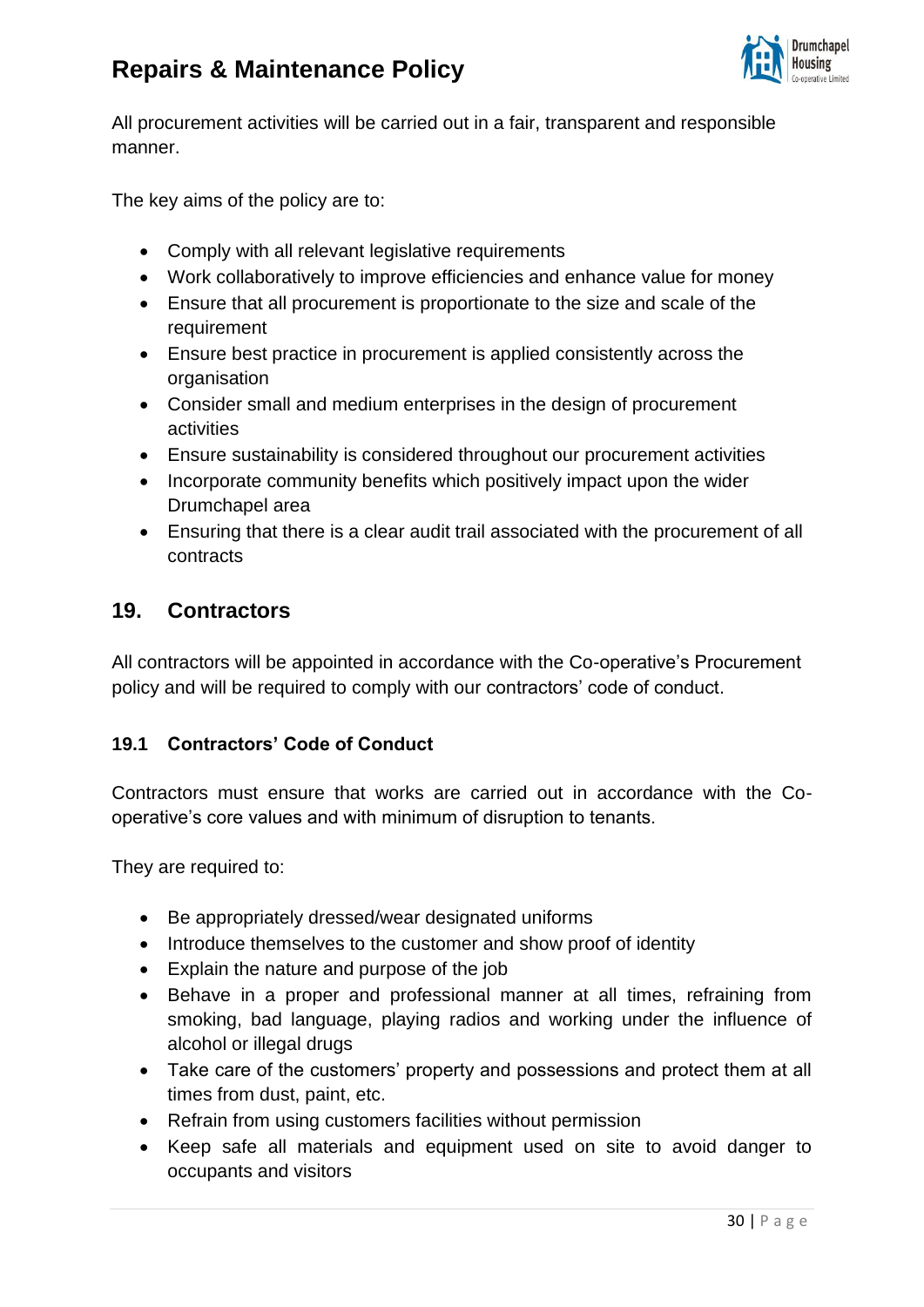

- Reconnect and test services such as water, gas and electricity at the end of each working day and ensure they are in safe working order
- Minimise disruption to customers home
- Clear any rubbish arising from works from the garden and other areas outside the property
- Make good any damage to decoration
- Recompense customers for cost of gas and electricity if usage is significant
- Comply with health and safety legislation and relevant codes of practice
- Comply with our equalities policy
- Where major works are involved, agree the extent of removal of carpets, furniture, etc. and their condition, before the work commences

### **20. Tenant involvement**

To help shape services and ensure they evolve to meet the changing needs and aspirations of tenants, the Co-operative ensures that tenants:

- Are provided with information that is easy to read and understand
- Can participate in and influence decisions at a level they feel comfortable with

To achieve this, we provide a wide range of information and engagement opportunities. These include but are not limited to:

- Newsletters, information leaflets and tenant's handbook
- Website, text messages, emails and social media
- Surveys and feedback forms
- Focus groups, open days, drop in events and Tenants Panel meetings.

To ensure that our services are continually improving, we also:

- Involve tenants in the design and specifications for improvement works
- Seek feedback and suggestions for improvement at the point of service delivery for reactive maintenance, and after major improvement works or adaptations

More detailed information is included within the Co-operative's Tenant participation policy.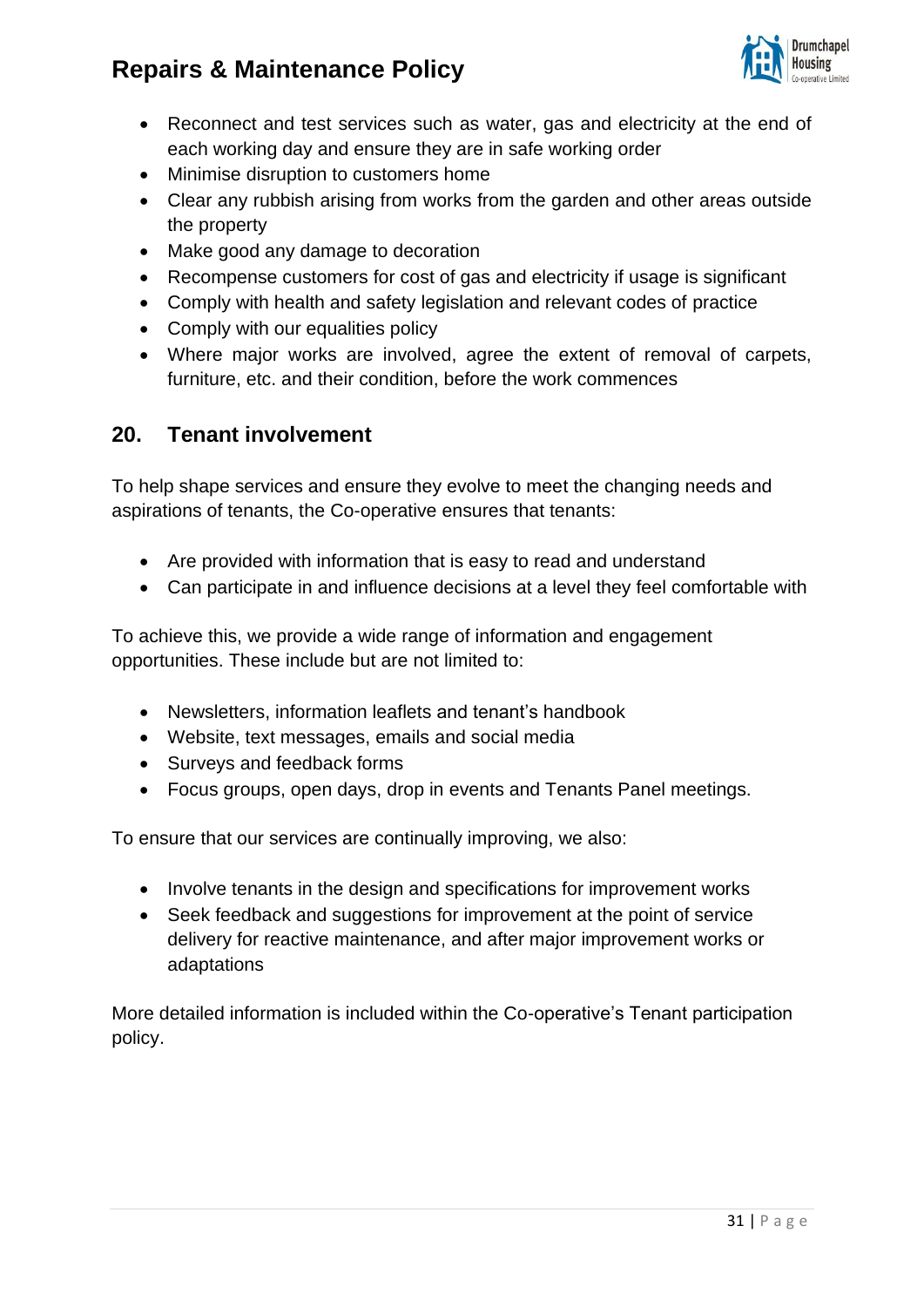

### **21. Risk management**

In implementing this policy, the Co-operative will ensure the delivery of a high-quality maintenance service, which delivers value for money and puts tenants at the heart of its activities.

Key risks to the business include:

- Failure to deliver the planned maintenance programme adversely impacting upon tenant's expectations, demand, income and reputation
- Failure to comply with health and safety legislation resulting in serious injury or a fatality
- Failure to meet EESSH standards by December 2020 leading to regulatory engagement
- Poor performance in relation to service delivery and key performance indicators – adversely impacting upon demand, income and reputation

The above risks will be carefully monitored, and prompt corrective action taken where concerns are identified.

### **22. Equality and diversity**

Equality and diversity reflect the core values of the Co-operative. We strive to ensure these values are embedded throughout all of the services we provide in addition to our policies, procedures and decision-making. We are committed to promoting an inclusive and diverse culture that treats every individual with dignity, respect and fairness. We will actively challenge discrimination and empower people to succeed.

We will ensure that the Repair and maintenance policy is applied in a manner that is consistent with our Equality and Diversity Policy. We will not discriminate against anyone because of their age, sex, marital status, sexuality, disability, race, nationality, language or social origin, or other personal features including beliefs or opinions such as religious beliefs or political opinions.

Reference can be made to our Equality and Diversity Policy for further details.

### **23. Dealing with complaints**

All complaints will be recorded and dealt with in accordance with the Cooperative's Complaints Handling policy and procedure.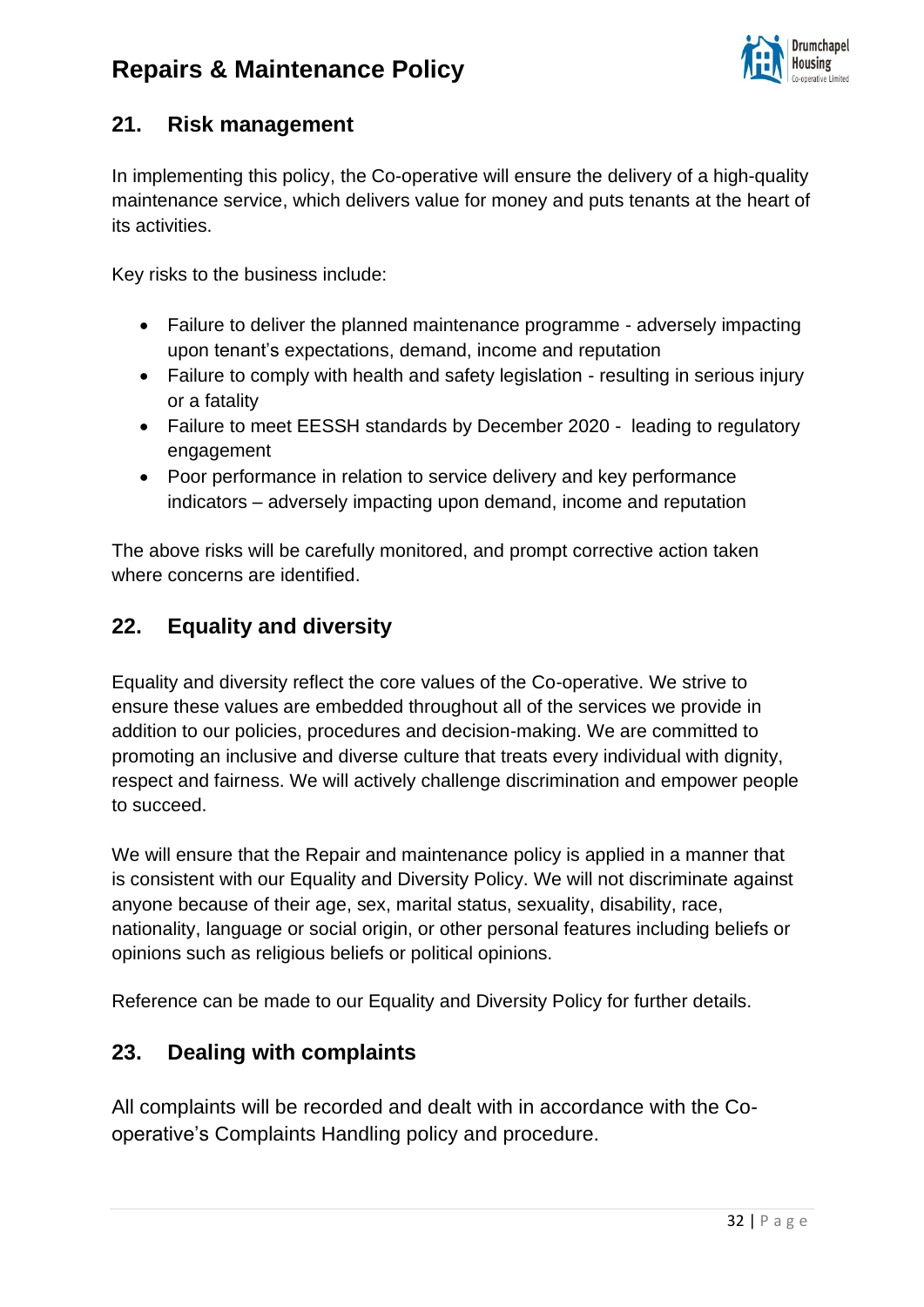

### **24. Policy review**

This policy shall be reviewed every three years or sooner as deemed necessary by the Board.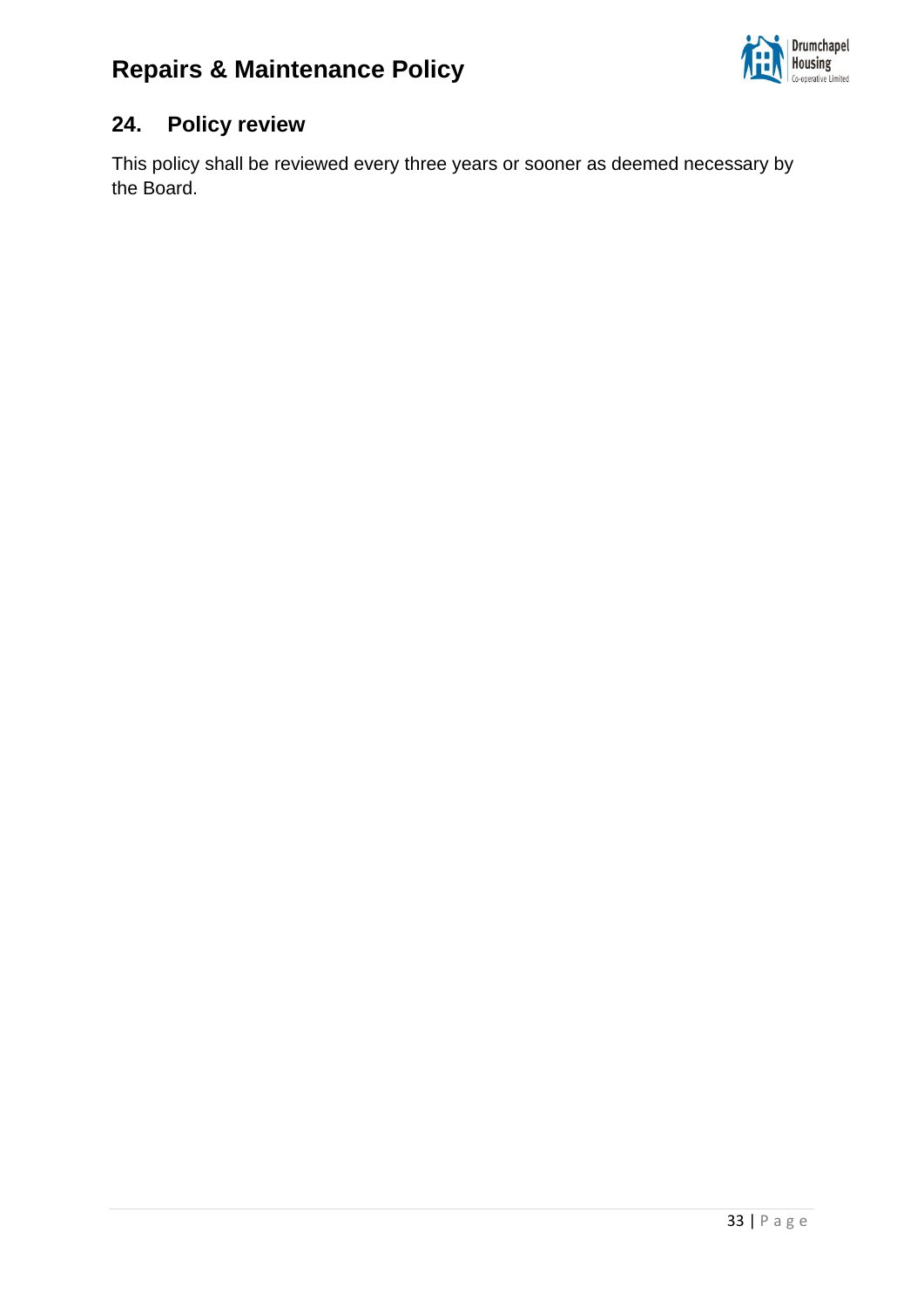

### **Appendix 1 - Repair responsibilities**

### **Environmental**

| Item                      | $Co$ -op | <b>Tenants</b> | <b>Comment</b>              |
|---------------------------|----------|----------------|-----------------------------|
| Garden clearance &        |          | X              |                             |
| maintenance               |          |                |                             |
| Metal fencing/gates       | X        |                | unless erected by tenant    |
| Timber fencing/gates      | x        |                | unless erected by tenant    |
| <b>Brick walling</b>      | X        |                | unless erected by tenant    |
| Whirligigs                |          | X              |                             |
| Clothes poles (common     | X        |                |                             |
| areas)                    |          |                |                             |
| Clothes drying ropes      |          | X              |                             |
| External drainage         | X        |                |                             |
| Driveways                 | X        |                |                             |
| Paths                     | X        |                |                             |
| <b>Steps</b>              | X        |                |                             |
| Decking                   |          | X              |                             |
| Car ports                 | X        |                | unless erected by tenant    |
| Insect/vermin infestation |          | X              | <b>Environmental Health</b> |
| Communal bin stores       | X        |                |                             |
| Individual wheelie bins   |          | X              |                             |

### **External Structure of Building**

| Item                                               | $Co$ -op | Tenants | <b>Comments</b>          |
|----------------------------------------------------|----------|---------|--------------------------|
| Roof                                               | X        |         |                          |
| Chimney stacks/pots/cowls                          | X        |         |                          |
| Roof anchors                                       | X        |         |                          |
| External walls (render/<br>brickwork/cladding etc) | X        |         |                          |
| Window frames/hinges                               | X        |         |                          |
| Glazing                                            | X        |         | Unless damaged by tenant |
| <b>External doors</b>                              | X        |         |                          |
| Damp proof course                                  | X        |         |                          |
| Stair lighting (communal)                          | X        |         |                          |
| <b>Sky lights</b>                                  | X        |         |                          |
| Guttering                                          | X        |         |                          |
| Down pipes                                         | X        |         |                          |
| Door entry system                                  | X        |         |                          |
| Replacement keys/fobs                              |          | X       |                          |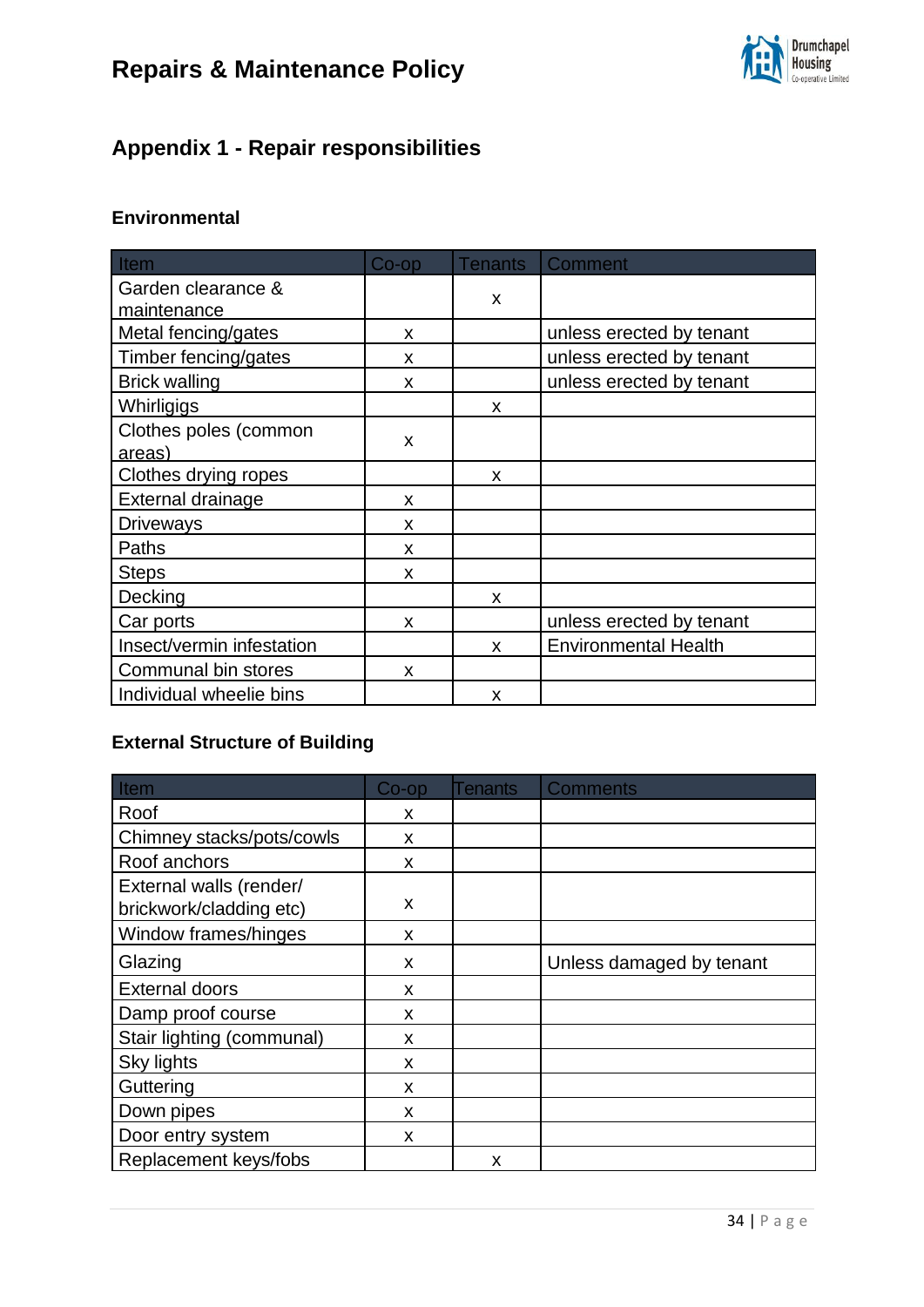

| Handrail common stairs     |   |  |
|----------------------------|---|--|
| Common stair flooring      |   |  |
| Balcony                    |   |  |
| <b>Balcony balustrades</b> |   |  |
| Loft hatch                 | v |  |
| Door canopies              | v |  |

### **Internal of Building: Electrical**

| Item                                             | Co-op | <b>Tenants</b> | <b>Comments</b>                     |
|--------------------------------------------------|-------|----------------|-------------------------------------|
| Electric wiring/sockets/<br>switches/lights      | X     |                | Unless altered by tenant            |
| Electric distribution board/<br>circuit breakers | X     |                |                                     |
| Electric meter                                   |       | X              |                                     |
| Light bulbs/starters/strip lights                |       | X              |                                     |
| Electrical appliances                            |       | X              | Unless supplied by Co-<br>operative |
| Smoke alarms                                     | X     |                |                                     |
| Smoke alarm<br>batteries (if required)           |       | X              |                                     |
| Electric storage heaters                         | X     |                |                                     |
| Electric panel heaters                           | X     |                |                                     |
| Door bell                                        | X     |                | Unless installed by tenant          |
| Mechanical extract fans                          | X     |                |                                     |
| <b>Electric immersers</b>                        | X     |                |                                     |
| Fuse to plugs                                    |       | X              |                                     |
| Door entry phones                                | X     |                |                                     |

### **Internal of Building: Plumbing**

| X                                     |               |                            |
|---------------------------------------|---------------|----------------------------|
| X                                     |               |                            |
| X                                     |               | Unless installed by tenant |
| X                                     |               |                            |
| X                                     |               |                            |
|                                       | X             |                            |
| $\mathsf{x}$                          |               |                            |
| <b>Internal of Building: Plumbing</b> |               | <b>Comments</b>            |
|                                       |               | Unless installed by tenant |
| X                                     |               | Unless installed by tenant |
| X                                     |               | Unless installed by tenant |
| $\boldsymbol{\mathsf{x}}$             |               |                            |
| X                                     |               |                            |
| X                                     |               |                            |
|                                       | X             |                            |
|                                       |               |                            |
|                                       | X             |                            |
|                                       | X             |                            |
|                                       | $Co$ -op<br>X | <b>Tenants</b>             |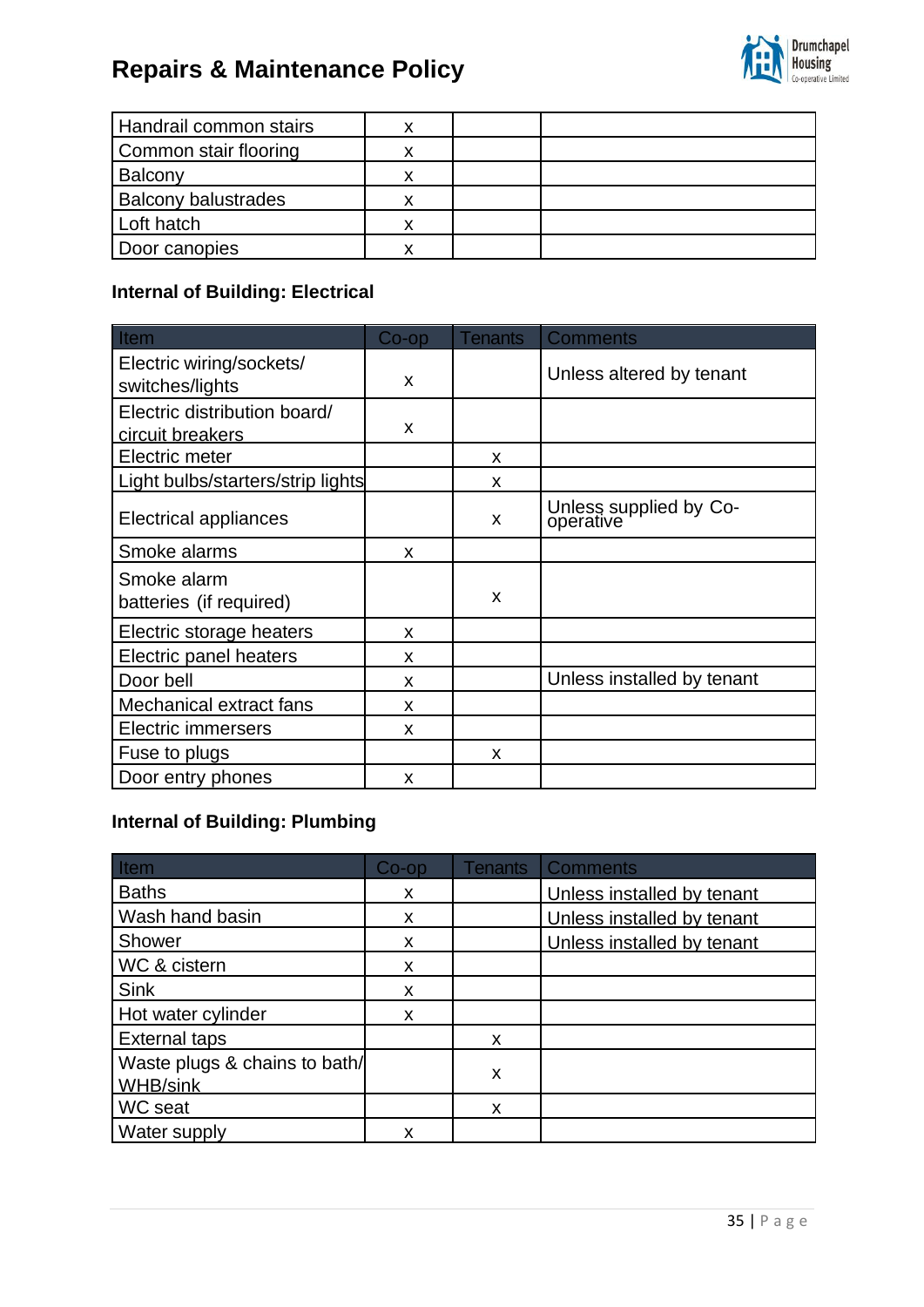

| Chokes to bath, shower, sink,<br>WHB, WC |  | Tenant must first try to clear. If<br>due to misuse they must clear |  |
|------------------------------------------|--|---------------------------------------------------------------------|--|
|                                          |  | at own cost                                                         |  |

### **Internal of Building: Gas**

| Item                  | Us | You | <b>Comments</b>                     |
|-----------------------|----|-----|-------------------------------------|
| Gas piping            | X  |     |                                     |
| Gas meter             |    | X   |                                     |
| Gas central heating   |    |     |                                     |
| Cooker bayonet fixing |    | X   |                                     |
| Gas cooker            |    | X   | Unless supplied by Co-<br>operative |
| Gas fire              | х  |     | Unless installed by tenant          |

### **Internal of Building: Joiner**

| Item                          | Us | You | <b>Comments</b>                      |
|-------------------------------|----|-----|--------------------------------------|
| <b>External doors</b>         | X  |     |                                      |
| Internal doors                | X  |     |                                      |
| <b>External door locks</b>    |    |     | Unless you have lost the keys        |
| Door name plate               |    | X   |                                      |
| Door letter plate             | X  |     |                                      |
| Internal door handles/latches |    | X   |                                      |
| Window handles                | X  |     |                                      |
| Internal stair banisters      | X  |     |                                      |
| Floor boards                  | X  |     |                                      |
| Laminate flooring             |    | X   |                                      |
| Floor coverings               |    | X   | Unless supplied by Co-<br>operative  |
| Kitchen units/worktops        | X  |     | Unless altered/ changed by<br>tenant |
| Internal stairs               | X  |     |                                      |
| Internal stair handrails      | X  |     |                                      |
| Skirting boards/door facings  | X  |     |                                      |

### **Internal of Building: Other Items**

| <b>Item</b>                    | Us | You | <b>Comments</b> |
|--------------------------------|----|-----|-----------------|
| Internal decoration            |    | x   |                 |
| <b>External painting</b>       | x  |     |                 |
| TV aerials/dishes              | x  |     |                 |
| TV aerials/dishes (individual) |    | X   |                 |
| Telephone installation         |    | х   |                 |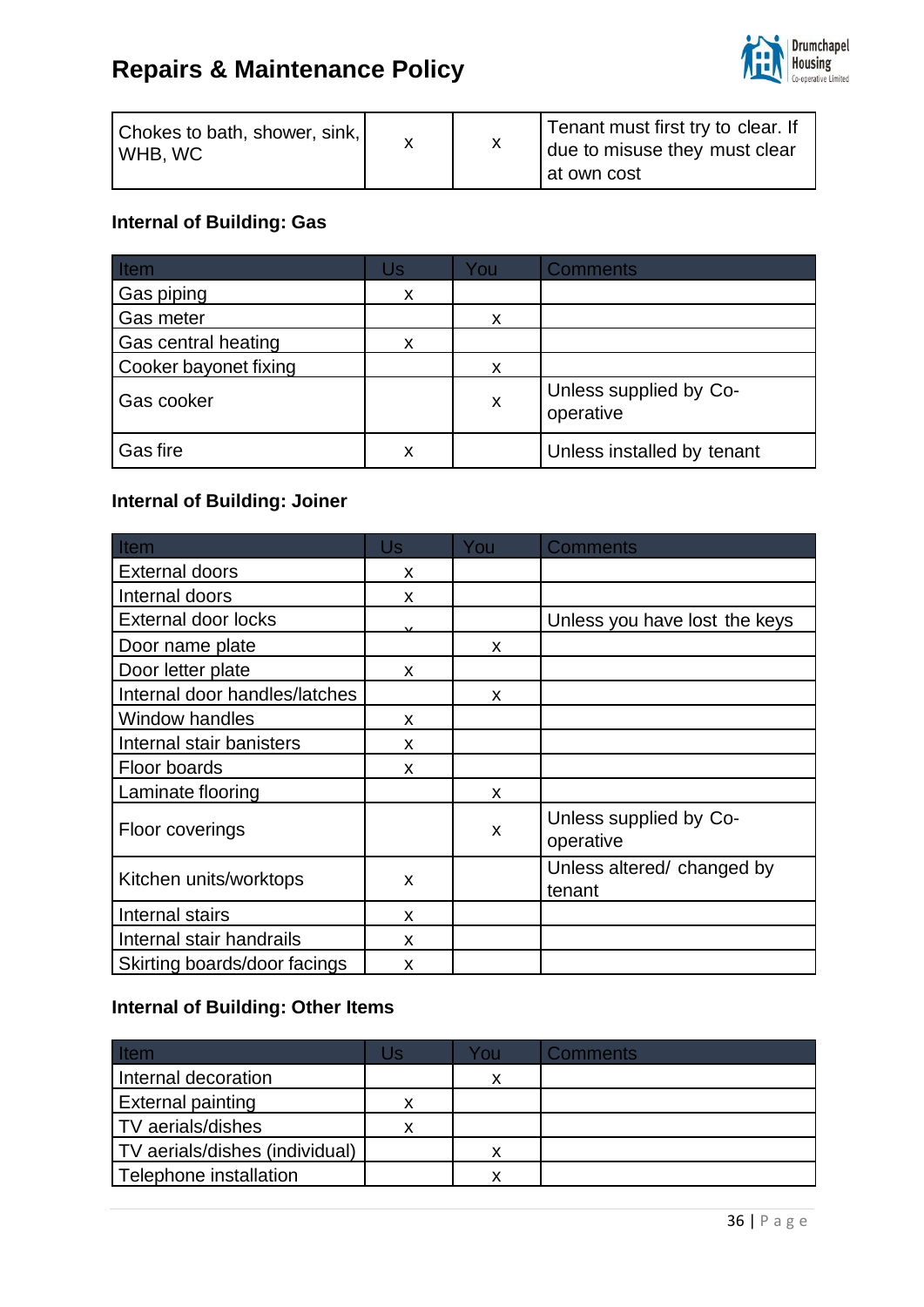

| Telephone extensions     |  |  |
|--------------------------|--|--|
| <b>Broadband service</b> |  |  |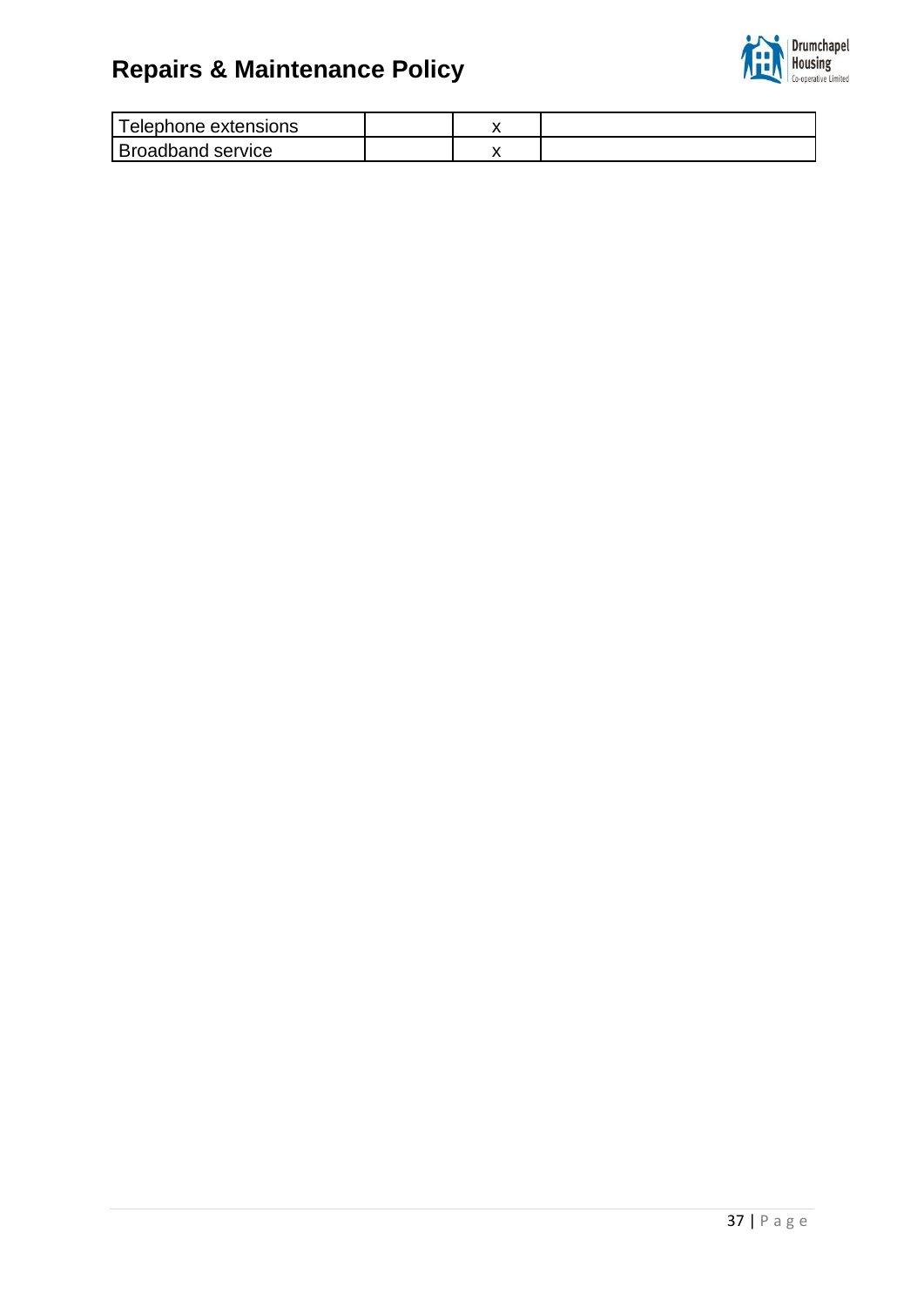### **Appendix 2 - A Tenant's Guide to the Scottish Housing Quality Standard**

| A Tenant's Guide to the Scottish Housing<br>| Quality Standard

#### Who is this guide for and what is it about?

Scottish Government is responsible for setting policies on the physical quality of social housing i.e. housing owned by councils or Registered Social Landlords, for example, housing associations. The Scottish Housing Quality Standard (SHOS) is the main measure of bousing quality that we use to establish if properties reach the required minimum. The SHOS is not new. It was introduced in February 2004 and social landlords have until April 2015 to bring their houses up to the Standard. This short guide is for anyone who has an interest in the quality of social housing in Scotland, but it is aimed at tenants in particular.

#### Why is updated guidance required?

The original 2004 SHOS guidance for landlords needs to be refreshed and expanded to provide more technical detail.

Recent research has also shown that tenants have very low awareness of the SHOS. despite it being in place for some time. We would therefore encourage tenants to make their fellow tenants aware of this guide.

#### So what is SHOS exactly?

There are 5 broad areas (called criteria) that social rented properties should satisfy by April 2015. The 5 broad areas are coded by letters (A-E) and colours (orange, green, pink. blue and yellow):

| <b>Broad area (or criteria)</b>                                             | Code | <b>Element</b><br><b>numbers</b> | <b>Colour</b><br>code |
|-----------------------------------------------------------------------------|------|----------------------------------|-----------------------|
| Must meet the Tolerable Standard (i.e.<br>the basic legal minimum standard) | A    | $1 - 12$                         | <b>Orange</b>         |
| Must be Free from Serious Disrepair                                         | B    | 13-30                            | Green                 |
| Must be Energy Efficient                                                    | С    | 31-35                            | <b>Pink</b>           |
| Must have Modern Facilities and Services                                    | D    | $36 - 40$                        | <b>Blue</b>           |
| Must be Healthy, Safe and Secure                                            | E    | 41-55                            | Yollow                |

Within these 5 broad areas, there are 55 separate elements (some of which are subdivided) which are shown in the diagram opposite. The reason for these colour and number codes is that sometimes the description of certain elements of SHQS is quite complicated and coding them, we believe, makes understanding SHOS more straightforward. Not all of the common elements (eg. common stairs, hallways etc.) can be shown in the diagram as they mainly relate to flats. These are, however, listed in the too right-hand corner of the diagram.



(the basic legal minimum standard)

Must have Modern Facilities and Services Must be Healthy, Safe and Secure